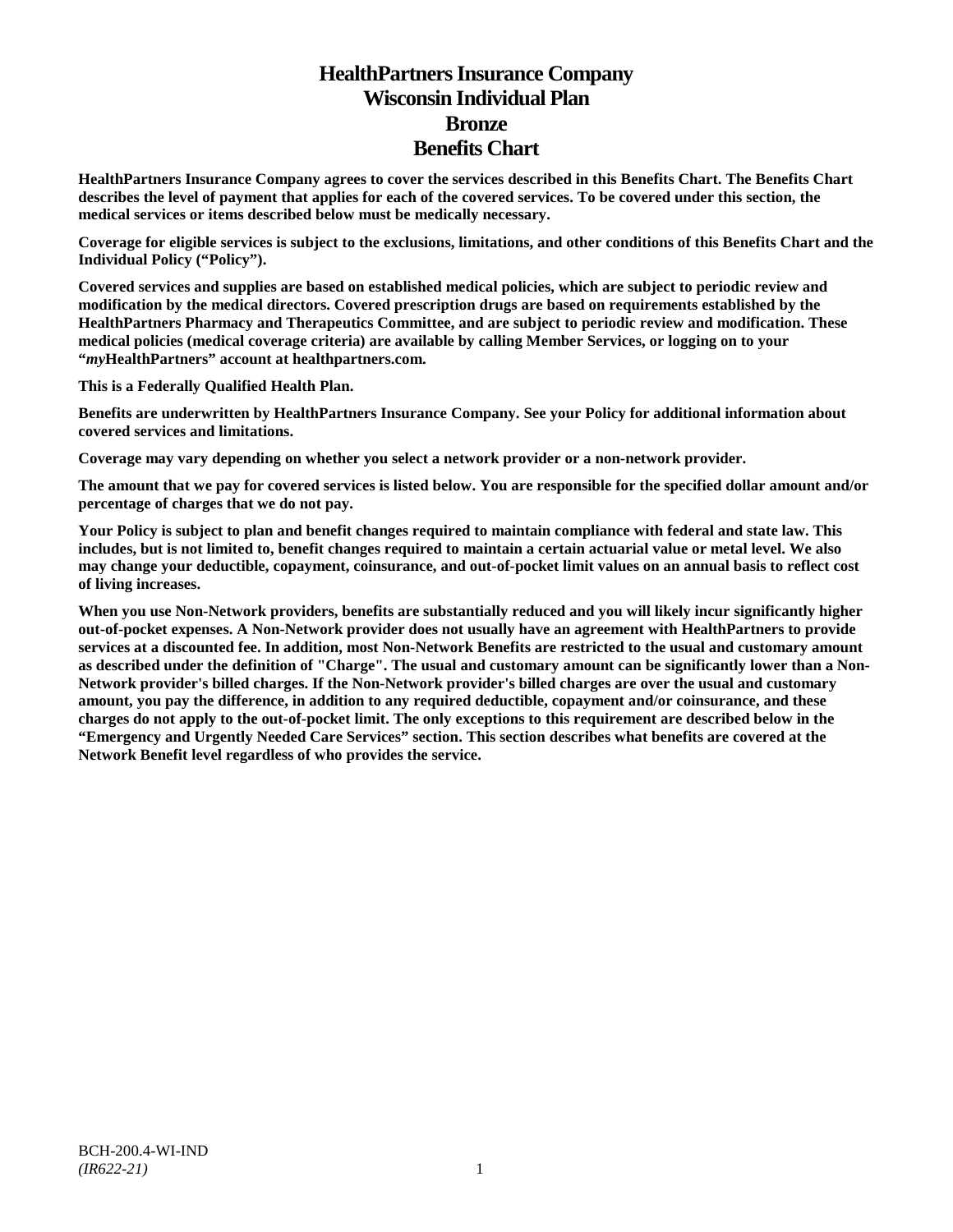## **These definitions apply to the Benefits Chart. They also apply to your Policy.**

| <b>Biosimilar Drug:</b> | A prescription drug, approved by the Food and Drug Administration (FDA), that the FDA has<br>determined is biosimilar to and interchangeable with a biological brand name drug. Biosimilar<br>drugs are not considered generic drugs and are not covered under the generic drug benefit.                                                                                                                                                                                                                                                                                                                                     |
|-------------------------|------------------------------------------------------------------------------------------------------------------------------------------------------------------------------------------------------------------------------------------------------------------------------------------------------------------------------------------------------------------------------------------------------------------------------------------------------------------------------------------------------------------------------------------------------------------------------------------------------------------------------|
| <b>Brand Name Drug:</b> | A prescription drug, approved by the Food and Drug Administration (FDA), that is manufactured,<br>sold or licensed for sale under a trademark by the pharmaceutical company that originally<br>researched and developed the drug. Brand name drugs have the same active-ingredient formula as<br>the generic version of the drug. However, generic drugs are manufactured and sold by other drug<br>manufacturers and are generally not available until after the patent on the brand name drug has<br>expired. A few brand name drugs may be covered at the generic benefit level if this is indicated on<br>the formulary. |
| <b>Calendar Year:</b>   | This is the 12-month period beginning 12:01 A.M. Central Time, on January 1, and ending 12:00<br>A.M. Central Time of the next following December 31.                                                                                                                                                                                                                                                                                                                                                                                                                                                                        |
| Charge:                 | For covered services delivered by a network provider, this is the provider's discounted fee for a<br>given medical/surgical service, procedure or item.                                                                                                                                                                                                                                                                                                                                                                                                                                                                      |
|                         | For covered services delivered by non-network providers, a contracted rate may apply if such<br>arrangement is available to HealthPartners.                                                                                                                                                                                                                                                                                                                                                                                                                                                                                  |
|                         | For the Usual and Customary Charge for covered services delivered by non-network providers,<br>our payment is calculated using one of the following options to be determined at HealthPartners'<br>discretion: 1) a percentage of the Medicare fee schedule; 2) a comparable schedule if the service is<br>not on the Medicare fee schedule; or 3) a commercially reasonable rate for such service.                                                                                                                                                                                                                          |
|                         | The Usual and Customary Charge is the maximum amount allowed that we consider in the<br>calculation of the payment of charges incurred for certain covered services. You must pay for any<br>charges above the usual and customary charge, and they do not apply to the out-of-pocket limit.                                                                                                                                                                                                                                                                                                                                 |
|                         | A charge is incurred for covered ambulatory medical and surgical services, on the date the service<br>or item is provided. A charge is incurred for covered inpatient services, on the date of admission to<br>a hospital. To be covered, a charge must be incurred on or after your effective date and on or<br>before the termination date.                                                                                                                                                                                                                                                                                |
| Copayment/Coinsurance:  | The specified dollar amount, or percentage, of charges incurred for covered services, which we do<br>not pay, but which you must pay, each time you receive certain medical services, procedures or<br>items. Our payment for those covered services or items begins after the copayment or coinsurance<br>is satisfied. Covered services or items requiring a copayment or coinsurance are specified in this<br>Benefits Chart.                                                                                                                                                                                             |
|                         | For services provided by a network provider:                                                                                                                                                                                                                                                                                                                                                                                                                                                                                                                                                                                 |
|                         | An amount which is listed as a flat dollar copayment is applied to a network provider's discounted<br>charges for a given service. However, if the network provider's discounted charges for a service or<br>item is less than the flat dollar copayment, you will pay the network provider's discounted charge.<br>An amount which is listed as a percentage of charges or coinsurance is based on the network<br>provider's discounted charges, calculated at the time the claim is processed, which may include an<br>agreed upon fee schedule rate for case rate or withhold arrangements.                               |
|                         | For services provided by a Non-Network provider:                                                                                                                                                                                                                                                                                                                                                                                                                                                                                                                                                                             |
|                         | Any copayment or coinsurance is applied to the lesser of the provider's charges or the usual and<br>customary charge for a service.                                                                                                                                                                                                                                                                                                                                                                                                                                                                                          |
|                         | A copayment or coinsurance is due at the time a service is provided, or when billed by the<br>provider. The copayment or coinsurance applicable for a scheduled visit with a network provider<br>will be collected for each visit, late cancellation and failed appointment.                                                                                                                                                                                                                                                                                                                                                 |
|                         |                                                                                                                                                                                                                                                                                                                                                                                                                                                                                                                                                                                                                              |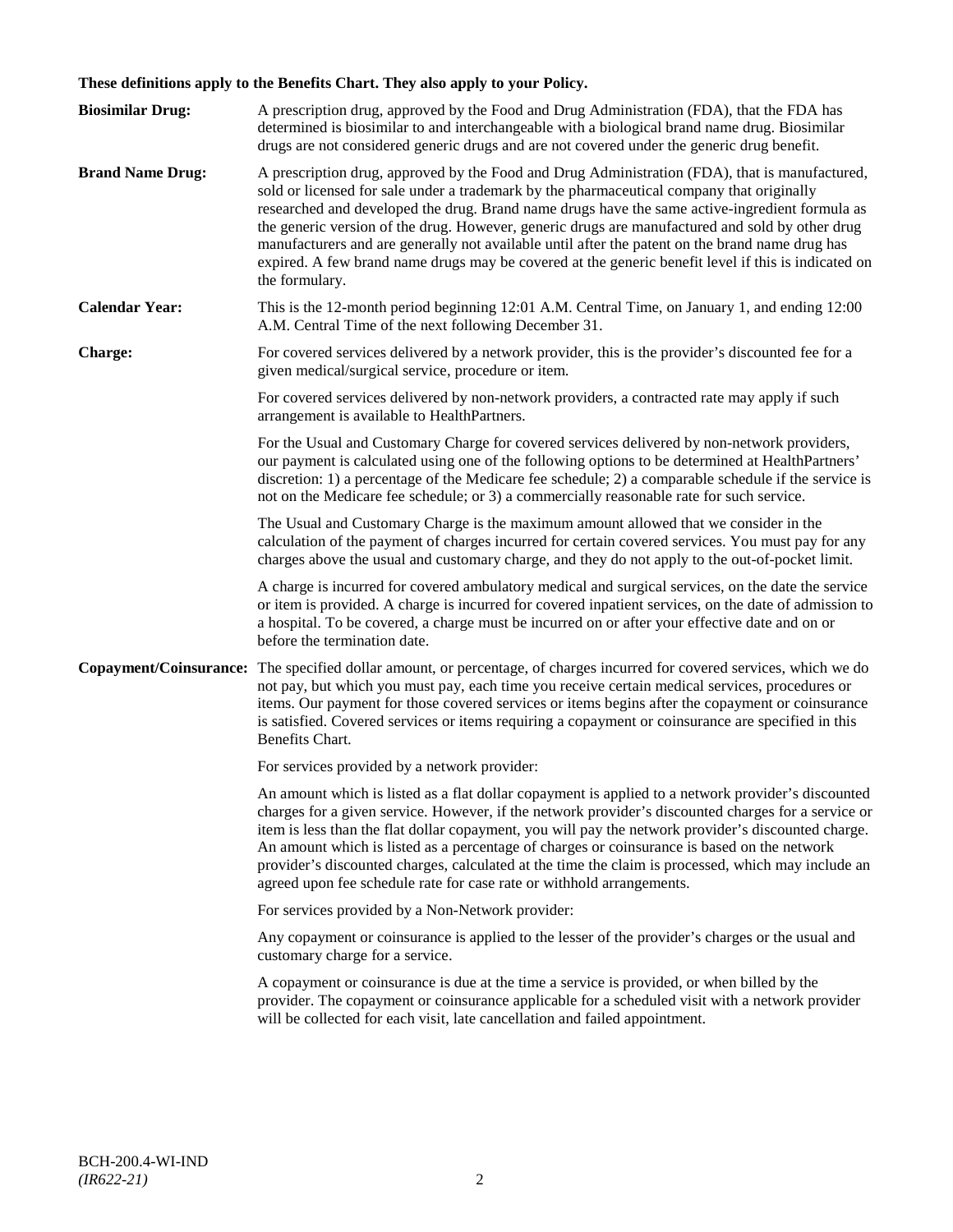| Deductible:                    | The specified dollar amount of charges incurred for covered services, which we do not pay, but an<br>enrollee or a family has to pay first in a calendar year. Our payment for those services or items<br>begins after the deductible is satisfied. For network providers, the amount of the charges that apply<br>to the deductible are based on the network provider's discounted charges, calculated at the time<br>the claim is processed, which may include an agreed upon fee schedule rate for case rate or<br>withhold arrangements. For non-network providers, the amount of charges that apply to the<br>deductible are the lesser of the provider's charges or the usual and customary charge for a service. |
|--------------------------------|-------------------------------------------------------------------------------------------------------------------------------------------------------------------------------------------------------------------------------------------------------------------------------------------------------------------------------------------------------------------------------------------------------------------------------------------------------------------------------------------------------------------------------------------------------------------------------------------------------------------------------------------------------------------------------------------------------------------------|
|                                | Any amounts paid or reimbursed by a third party, including, but not limited to: point of service<br>rebates, manufacturer coupons, manufacturer debit cards or other forms of direct reimbursement to<br>an Insured for a product or service, will not apply toward your deductible, to the extent permitted<br>under state and federal law.                                                                                                                                                                                                                                                                                                                                                                            |
|                                | Your plan has an embedded deductible. This means once a member meets the individual<br>deductible, the plan begins paying benefits for that person. If two or more members of the family<br>meet the family deductible, the plan begins paying benefits for all members of the family,<br>regardless of whether each member has met the individual deductible. However, a member may<br>not contribute more than the individual deductible toward the family deductible.                                                                                                                                                                                                                                                |
|                                | All services are subject to the deductible unless otherwise indicated below in this Benefits Chart.                                                                                                                                                                                                                                                                                                                                                                                                                                                                                                                                                                                                                     |
| Formulary:                     | This is a current list, which may be revised from time to time, of prescription drugs, medications,<br>equipment and supplies covered by us as indicated in this Benefits Chart which are covered at the<br>highest benefit level. Some drugs on the formulary may require prior authorization to be covered<br>as formulary drugs. The formulary, and information on drugs that require prior authorization, are<br>available by calling Member Services, or logging on to your "myHealthPartners" account at<br>healthpartners.com.                                                                                                                                                                                   |
| <b>Generic Drug:</b>           | A prescription drug, approved by the Food and Drug Administration (FDA), that the FDA has<br>determined is comparable to a brand name drug product in dosage form, strength, route of<br>administration, quality, intended use and documented bioequivalence. Generally, generic drugs<br>cost less than brand name drugs. Some brand name drugs may be covered at the generic drug<br>benefit level if this is indicated on the formulary.                                                                                                                                                                                                                                                                             |
| <b>Non-Formulary Drug:</b>     | This is a prescription drug, approved by the Food and Drug Administration (FDA), that is not on<br>the formulary, is medically necessary and is not investigative or experimental or otherwise<br>excluded under your Policy.                                                                                                                                                                                                                                                                                                                                                                                                                                                                                           |
| <b>Out-of-Pocket Expenses:</b> | You pay the specified copayments/coinsurance and deductibles applicable for particular services,<br>subject to the out-of-pocket limit described below. These amounts are in addition to the monthly<br>premium payments.                                                                                                                                                                                                                                                                                                                                                                                                                                                                                               |
| <b>Out-of-Pocket Limit:</b>    | You pay the copayments/coinsurance and deductibles for covered services, to the individual or<br>family out-of-pocket limit. Thereafter we cover 100% of charges incurred for all other covered<br>services, for the rest of the calendar year. You pay amounts greater than the out-of-pocket limit if<br>you exceed any lifetime maximum benefit or any visit or day limits.                                                                                                                                                                                                                                                                                                                                          |
|                                | Non-Network Benefits above the usual and customary charge (see definition of charge above) do<br>not apply to the out-of-pocket limit.                                                                                                                                                                                                                                                                                                                                                                                                                                                                                                                                                                                  |
|                                | Any amounts paid or reimbursed by a third party, including, but not limited to: point of service<br>rebates, manufacturer coupons, debit cards or other forms of direct reimbursement to an Insured<br>for a product or service, will not apply as an out-of-pocket expense, to the extent permitted under<br>state and federal law.                                                                                                                                                                                                                                                                                                                                                                                    |
|                                | You are responsible to keep track of the out-of-pocket expenses. Contact our Member Services<br>Department for assistance in determining the amount paid by the enrollee for specific eligible<br>services received. Claims for reimbursement under the Out-of-Pocket Limit provisions are subject<br>to the same time limits and provisions described under the "Claims Provisions" section of your<br>Policy.                                                                                                                                                                                                                                                                                                         |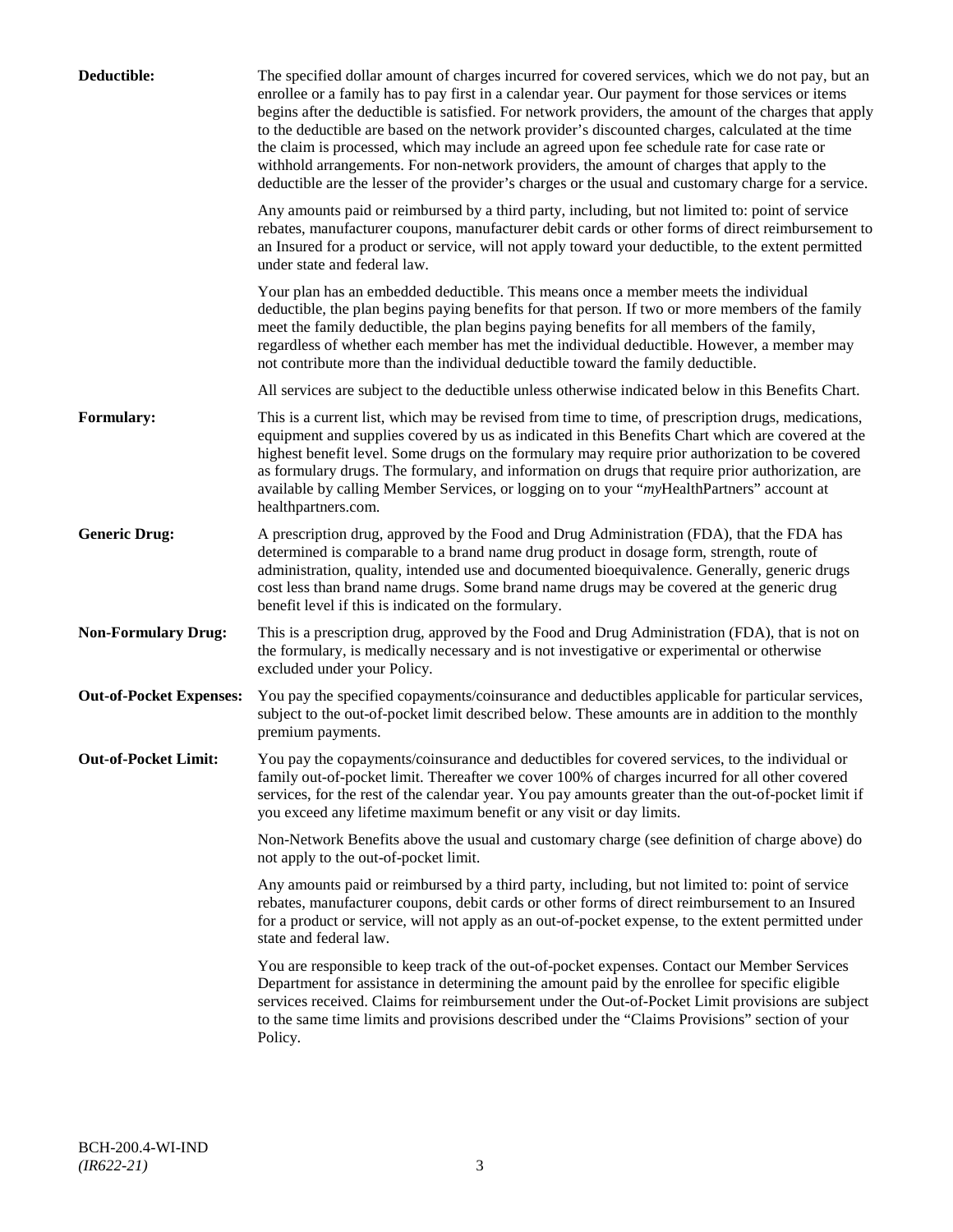**Specialty Drug List:** This is a current list, which may be revised from time to time, of prescription drugs, medications, equipment and supplies, which are typically bio-pharmaceuticals. The purpose of a specialty drug list is to facilitate enhanced monitoring of complex therapies used to treat specific conditions. Specialty drugs are covered by us as indicated in this Benefits Chart. The specialty drug list is available by calling Member Services, or logging on to your "*my*HealthPartners" account at [healthpartners.com.](http://www.healthpartners.com/) **virtuwell:** This is an online service that you may use to receive a diagnosis and treatment for certain routine conditions, such as a cold and flu, ear pain and sinus infections. You may access the virtuwell web

site a[t virtuwell.com.](http://www.virtuwell.com/)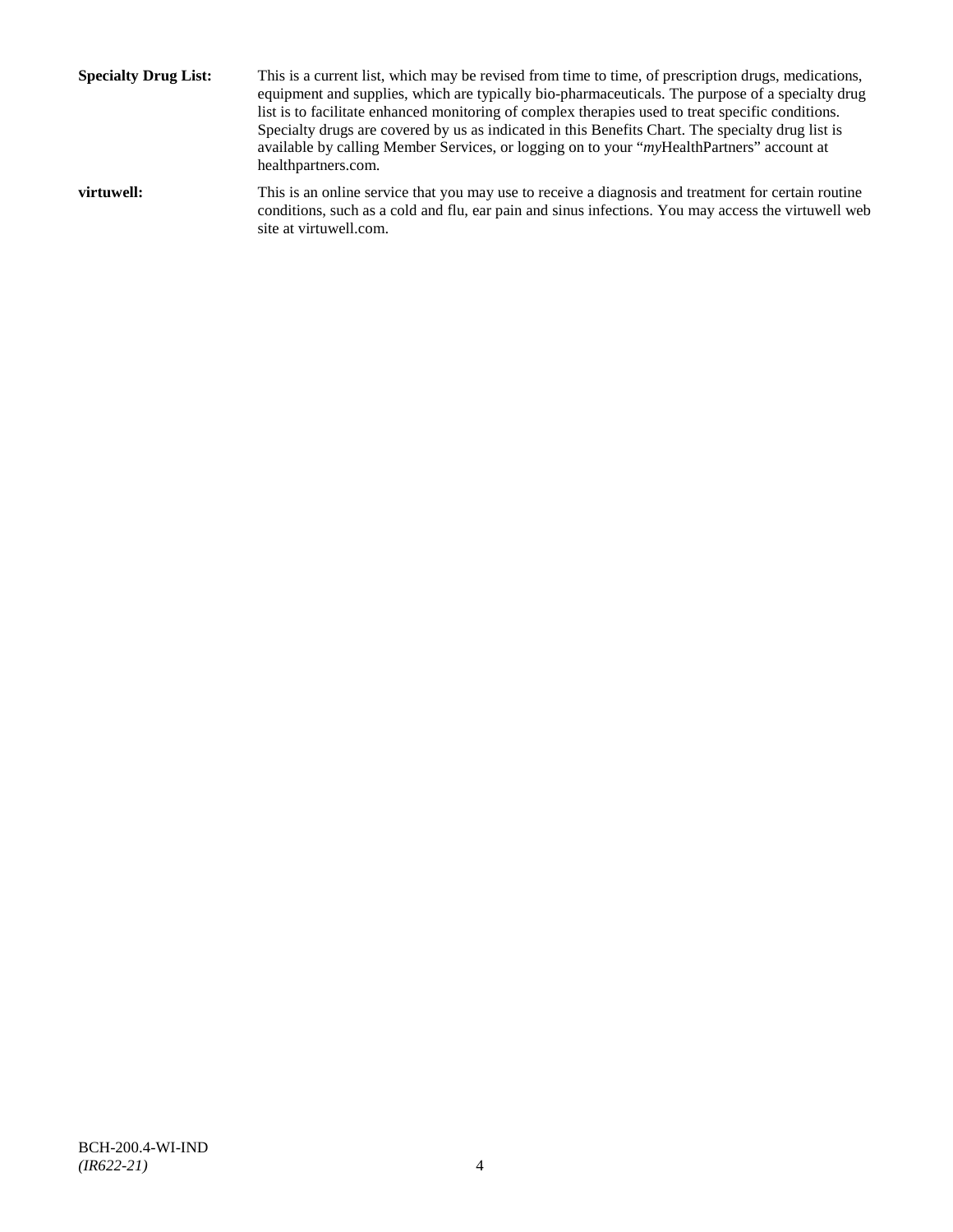### **DEDUCTIBLES AND OUT-OF-POCKET LIMITS**

#### **Individual Calendar Year Deductible**

| <b>Network Benefits</b> | <b>Non-Network Benefits</b> |
|-------------------------|-----------------------------|
| \$6,800                 | \$20,000                    |

## **Family Calendar Year Deductible**

| <b>Network Benefits</b> | <b>Non-Network Benefits</b> |
|-------------------------|-----------------------------|
| \$13,600                | \$40,000                    |

Your individual and family deductible amounts may be indexed to allow for changes under Federal rules.

Your plan has an embedded deductible. This means once a member meets the individual deductible, the plan begins paying benefits for that person. If two or more members of the family meet the family deductible, the plan begins paying benefits for all members of the family, regardless of whether each member has met the individual deductible. However, a member may not contribute more than the individual deductible toward the family deductible.

Separate deductibles must be satisfied under the Network Benefits and Non-Network Benefits.

Any amounts paid or reimbursed by a third party, including but not limited to: point of service rebates, manufacturer coupons, manufacturer debit cards or other forms of direct reimbursement to an Insured for a product or service, will not apply toward your deductible, to the extent permitted under state and federal law.

### **Individual Calendar Year Out-of-Pocket Limit**

| Network Benefits | <b>Non-Network Benefits</b> |
|------------------|-----------------------------|
| \$8,550          | None.                       |

#### **Family Calendar Year Out-of-Pocket Limit**

| <b>Network Benefits</b> | <b>Non-Network Benefits</b> |
|-------------------------|-----------------------------|
| \$17,100                | None.                       |

Your individual and family out-of-pocket amounts may be indexed to allow for changes under Federal rules.

Separate Out-of-Pocket Limits must be satisfied under Network Benefits and Non-Network Benefits.

Non-Network Benefits above the usual and customary charge will not apply to the individual or family Out-of-Pocket.

Any amounts paid or reimbursed by a third party, including but not limited to: point of service rebates, manufacturer coupons, manufacturer debit cards or other forms of direct reimbursement to an Insured for a product or service, will not apply as an outof-pocket expense, to the extent permitted under state and federal law.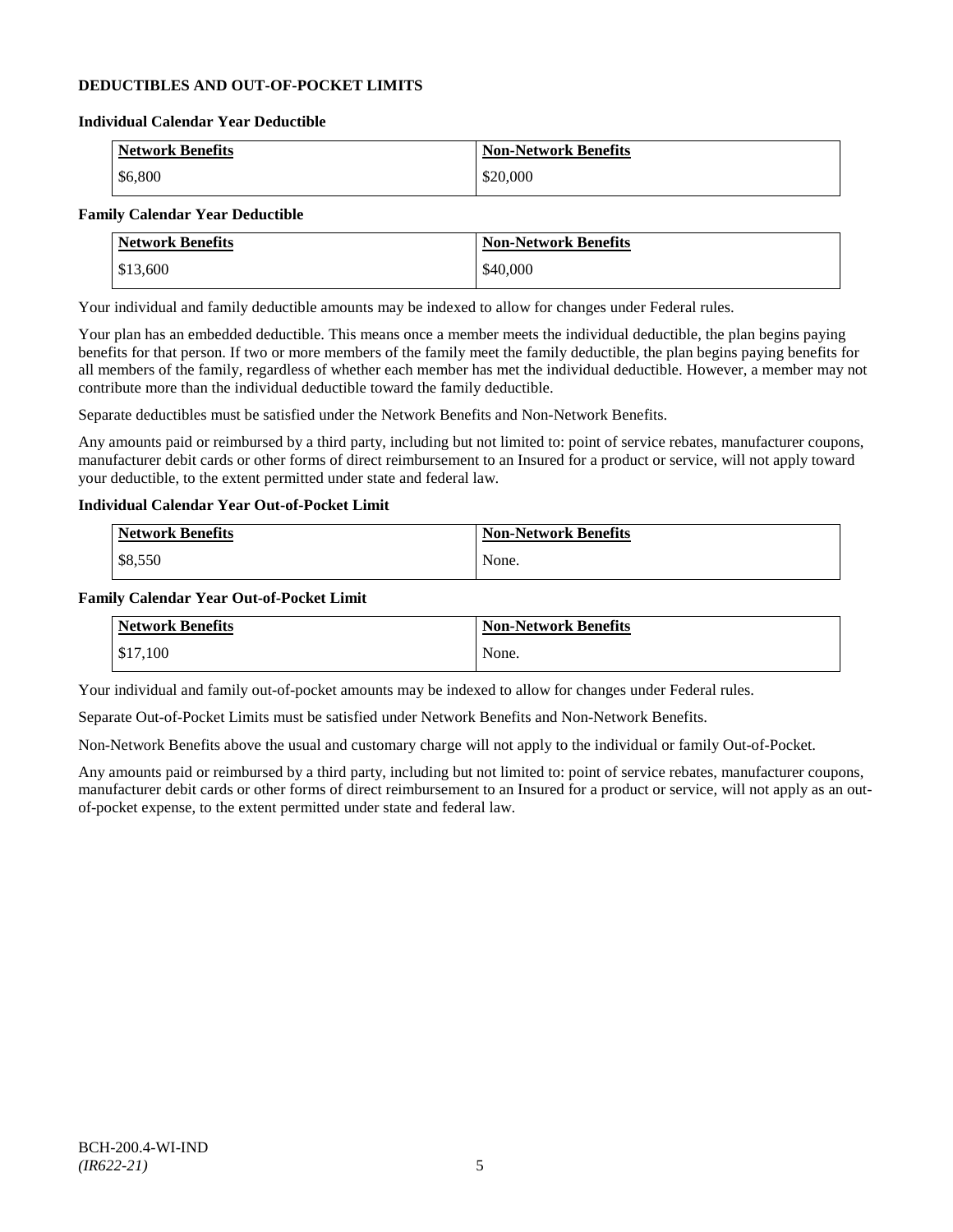## **AMBULANCE AND MEDICAL TRANSPORTATION**

### **Covered Services:**

We cover ambulance and medical transportation for medical emergencies and as shown below.

We also cover medically necessary, non-emergency transportation if it meets our medical coverage criteria.

Covered services are based on established medical policies, which are subject to periodic review and modification by the medical directors. These medical policies (medical coverage criteria) and applicable prior authorization requirements are available by calling Member Services, or logging on to your "*my*HealthPartners" account a[t healthpartners.com.](http://www.healthpartners.com/)

#### **Ambulance and Medical Transportation (other than non-emergency fixed wing air ambulance transportation)**

| <b>Network Benefits</b>      | <b>Non-Network Benefits</b> |
|------------------------------|-----------------------------|
| 75% of the charges incurred. | See Network Benefits.       |

#### **Non-Emergency Fixed Wing Air Ambulance Transportation**

| <b>Network Benefits</b>      | <b>Non-Network Benefits</b>  |
|------------------------------|------------------------------|
| 75% of the charges incurred. | 50% of the charges incurred. |

#### **Not Covered:**

See "Services Not Covered" in your Policy.

### **AUTISM TREATMENT**

#### **Covered Services:**

Your network provider will coordinate the prior authorization process for any autism treatment services. You may call Member Services at 952-967-7540 or toll-free at 1-888-360-0622 if you have any questions or concerns regarding the authorization process.

Please call Member Services at 952-967-7540 or toll-free at 1-888-360-0622 to request authorization for autism treatment services from a Non-Network provider.

We cover prior authorized evidence-based intensive-level and non-intensive-level treatment of autism spectrum disorders (autism disorder, Asperger's syndrome or pervasive development disorder not otherwise specified).

Covered services are based on established medical policies, which are subject to periodic review and modification by the medical directors. These medical policies (medical coverage criteria) are available by calling Member Services, or logging on to your "*my*HealthPartners" account at [healthpartners.com.](http://www.healthpartners.com/)

**Intensive-Level Services for children diagnosed with autism spectrum disorders.** Intensive-level services must begin on or after two years of age and end before nine years of age. Intensive-level services, on average, are services provided for more than 20 hours of treatment per week. (The average number of hours a week is calculated over a 6-month period.)

| <b>Network Benefits</b>                  | <b>Non-Network Benefits</b>              |
|------------------------------------------|------------------------------------------|
| 75% of the charges incurred.             | 50% of the charges incurred.             |
| Limited to 235 visits per calendar year. | Limited to 235 visits per calendar year. |

The maximum number of visits is combined for Network Benefits and Non-Network Benefits.

#### **Intensive-Level Services Lifetime Maximum Benefit**

| <b>Network Benefits</b>                               | <b>Non-Network Benefits</b>                           |
|-------------------------------------------------------|-------------------------------------------------------|
| 4 years of cumulative services under this plan or any | 4 years of cumulative services under this plan or any |
| other plan.                                           | other plan.                                           |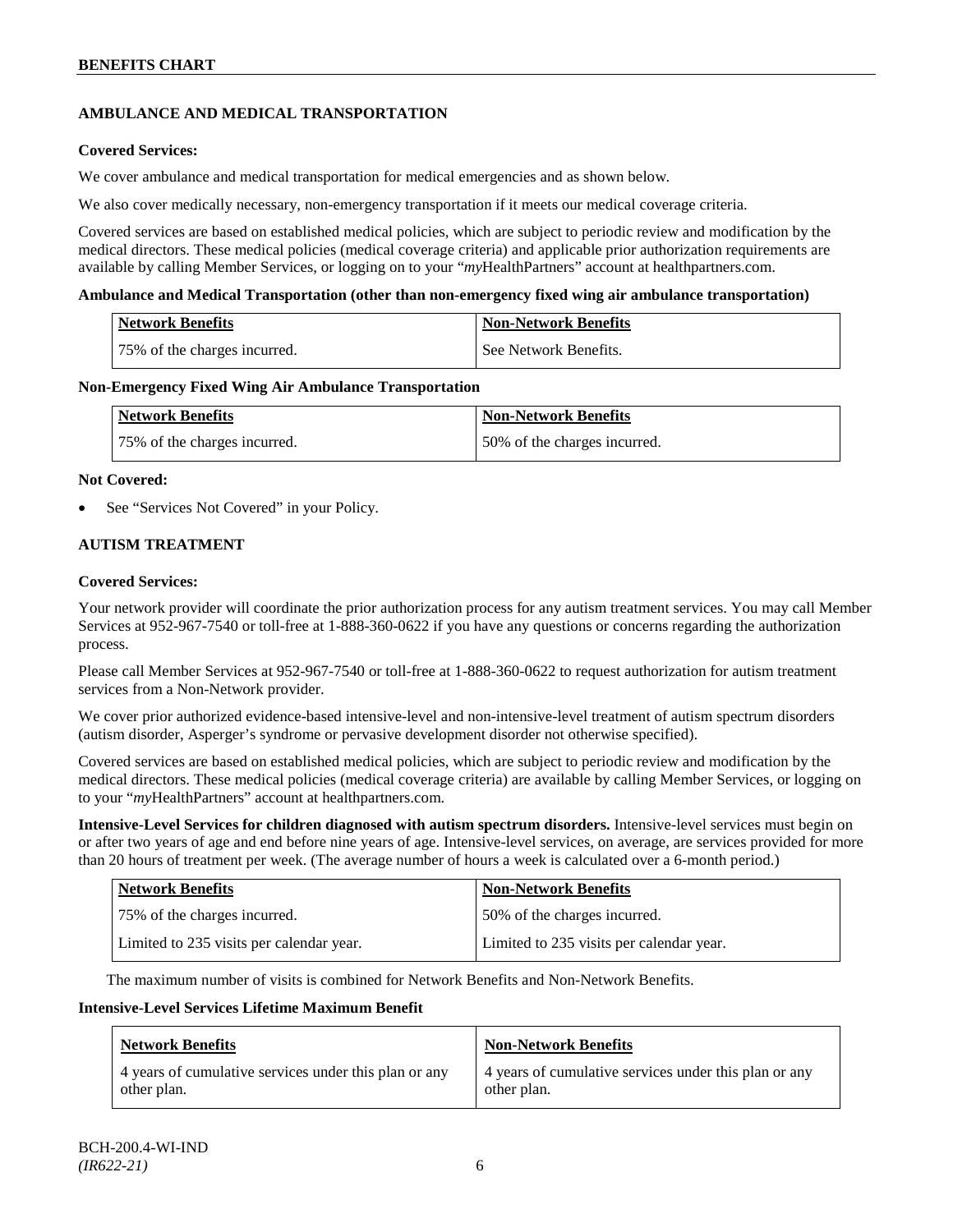### **Non-intensive-Level Services for Insureds diagnosed with autism spectrum disorders**

| <b>Network Benefits</b>                  | <b>Non-Network Benefits</b>              |
|------------------------------------------|------------------------------------------|
| 75% of the charges incurred.             | 150% of the charges incurred.            |
| Limited to 120 visits per calendar year. | Limited to 120 visits per calendar year. |

The maximum number of visits is combined for Network Benefits and Non-Network Benefits.

### **Not Covered:**

See "Services Not Covered" in your Policy.

## **BEHAVIORAL HEALTH SERVICES**

#### **Covered Services:**

Covered services are based on established medical policies, which are subject to periodic review and modification by the medical directors. These medical policies (medical coverage criteria) are available by calling Member Services, or logging on to your "*my*HealthPartners" account at [healthpartners.com.](http://www.healthpartners.com/)

**Transitional Treatment Services.** These are services for the treatment of nervous or mental disorders, alcoholism or other drug abuse problems which are provided to an Insured in a less restrictive manner than are inpatient hospital services but in a more intensive manner than are outpatient services. Transitional treatment services are services offered by a provider, and certified by the Wisconsin Department of Health Services for each of the following (except the last bulleted item):

- Mental health services for covered adults in a day treatment program.
- Mental health services for covered children in a day hospital treatment program.
- Services for persons with chronic mental illness provided through a community support program.
- Residential treatment programs for alcohol and/or drug dependent covered persons.
- Alcohol and Other Drug Abuse (AODA) services in, a day treatment program.
- Services for persons who are experiencing a mental health crisis or who are in a situation likely to turn into a mental health crisis if support is not provided.
- Intensive outpatient programs for the treatment of psychoactive substance use disorders provided in accordance with the patient placement criteria of the American Society of Addiction Medicine.

### **Mental Health Services**

We cover services for mental health diagnoses as described in the Diagnostic and Statistical Manual of Mental Disorders – Fifth Edition (DSM 5) (most recent edition) that lead to significant disruption of function in your life.

We provide coverage for mental health treatment ordered by a Wisconsin court under a valid court order that is issued on the basis of a behavioral care evaluation performed by a licensed psychiatrist or doctoral level licensed psychologist, which includes a diagnosis and an individual treatment plan for care in the most appropriate, least restrictive environment. We must be given a copy of the court order and the behavioral care evaluation, and the service must be a covered benefit under your Policy, and the service must be provided by a network provider, or other provider as required by law.

**Outpatient Services:** We cover medically necessary outpatient professional mental health services for evaluation, crisis intervention, and treatment of mental health disorders.

A comprehensive diagnostic assessment will be made of each patient as the basis for a determination by a mental health professional, concerning the appropriate treatment and the extent of services required.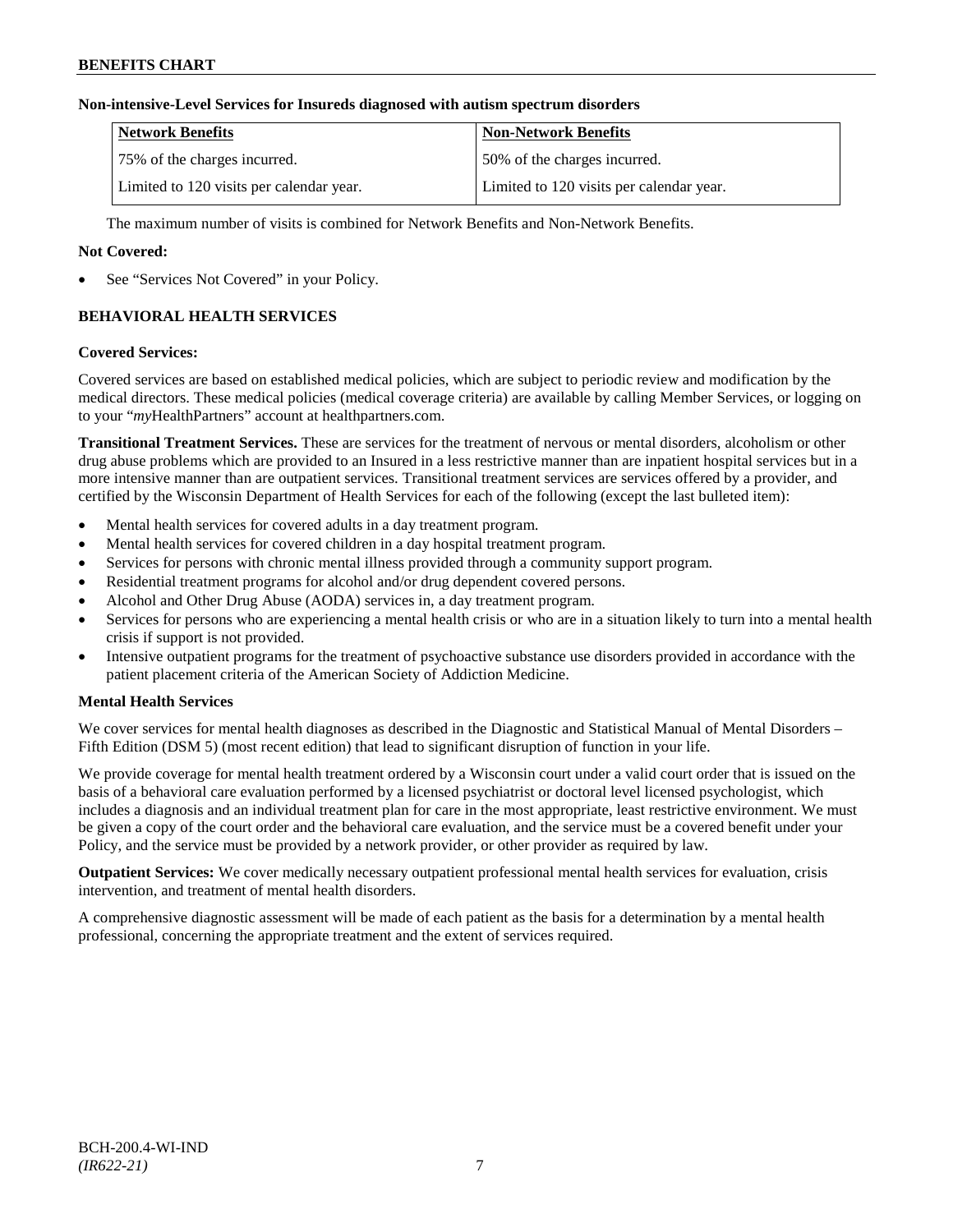## **BENEFITS CHART**

Outpatient services we cover for a diagnosed mental health condition include the following:

- Individual, group, family and multi-family therapy;
- Medication management provided by a physician, certified nurse practitioner, or physician's assistant;
- Psychological testing services for the purposes of determining the differential diagnoses and treatment planning for patients currently receiving behavioral health services;
- Partial hospitalization services in a licensed hospital or community mental health center;
- Psychotherapy and nursing services provided in the home if authorized by us; and
- Treatment for gender dysphoria that meets medical coverage criteria.

| <b>Network Benefits</b>      | <b>Non-Network Benefits</b>  |
|------------------------------|------------------------------|
| 75% of the charges incurred. | 50% of the charges incurred. |

#### **Group Therapy**

| Network Benefits             | <b>Non-Network Benefits</b>  |
|------------------------------|------------------------------|
| 75% of the charges incurred. | 50% of the charges incurred. |

**Inpatient Services:** We cover medically necessary inpatient services in a hospital or licensed residential treatment facility and professional services for treatment of mental health disorders. Medical stabilization is covered under inpatient hospital services in the "Hospital and Skilled Nursing Facility Services" section.

We cover residential care for the treatment of eating disorders in a licensed facility, as an alternative to inpatient care, when it is medically necessary and your physician obtains authorization from us.

| <b>Network Benefits</b>      | <b>Non-Network Benefits</b>  |
|------------------------------|------------------------------|
| 75% of the charges incurred. | 50% of the charges incurred. |

**Transitional Treatment Services:** We cover transitional treatment services described above for treatment of mental and nervous disorders**.**

| <b>Network Benefits</b>      | <b>Non-Network Benefits</b>   |
|------------------------------|-------------------------------|
| 75% of the charges incurred. | 150% of the charges incurred. |

### **Substance Abuse Treatment Services**

We cover medically necessary services for assessments by a licensed alcohol and drug counselor and treatment of Substance-Related Disorders as defined in the latest edition of the DSM 5.

**Outpatient Services:** We cover medically necessary outpatient professional services for diagnosis and treatment of alcoholism and other drug abuse problems. Chemical dependency treatment services must be provided by a program licensed by the local Department of Health Services.

Outpatient services we cover for a diagnosed substance abuse disorder include the following:

- Individual, group, family, and multi-family therapy provided in an office setting; and
- We cover opiate replacement therapy including methadone and buprenorphine treatment.

| Network Benefits             | <b>Non-Network Benefits</b>  |
|------------------------------|------------------------------|
| 75% of the charges incurred. | 50% of the charges incurred. |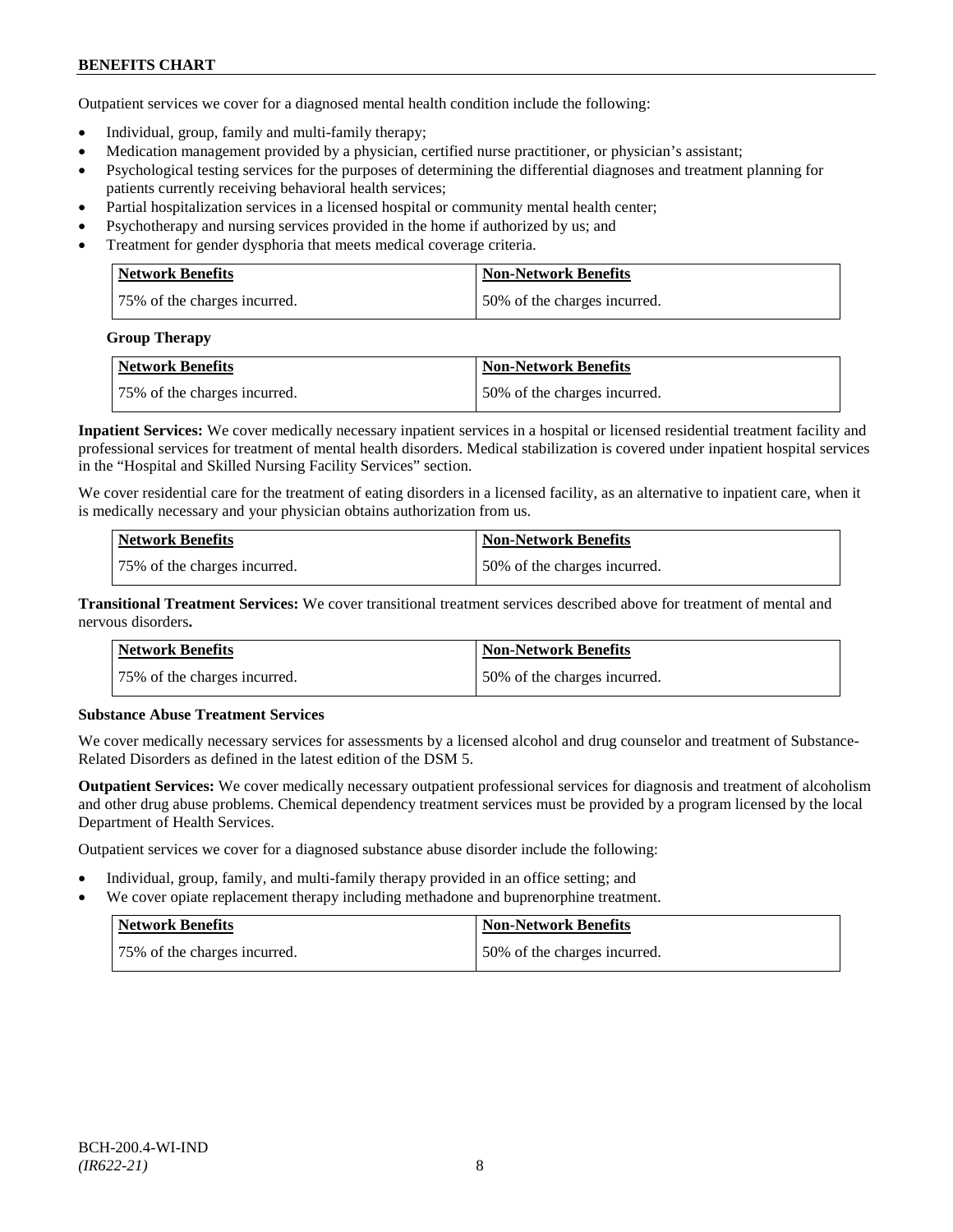## **BENEFITS CHART**

**Inpatient Services:** We cover medically necessary inpatient services in a hospital or a licensed residential primary treatment center.

We cover services provided in a hospital that is licensed by the local state and accredited by Medicare.

Detoxification Services: We cover detoxification services in a hospital or community detoxification facility if it is licensed by the local Department of Health Services.

| Network Benefits             | <b>Non-Network Benefits</b>  |
|------------------------------|------------------------------|
| 75% of the charges incurred. | 50% of the charges incurred. |

**Transitional Treatment Services:** We cover transitional treatment services described above for treatment of alcoholism or other drug abuse problems.

| Network Benefits             | <b>Non-Network Benefits</b>  |
|------------------------------|------------------------------|
| 75% of the charges incurred. | 50% of the charges incurred. |

#### **Additional Mental Health and Substance Abuse Benefits for a Dependent Child Who is a Student**

If a dependent child is a student in a school that is located in Wisconsin, but outside of our service area, we cover services as required under Wisconsin Statute 609.655.

| <b>Network Benefits</b>      | <b>Non-Network Benefits</b>  |
|------------------------------|------------------------------|
| 75% of the charges incurred. | 50% of the charges incurred. |

#### **Not Covered:**

See "Services Not Covered" in your Policy.

#### **CHIROPRACTIC SERVICES**

#### **Covered Services:**

We cover chiropractic services for rehabilitative care. Chiropractic services are adjustments to any abnormal articulations of the human body, especially those of the spinal column, for the purpose of giving freedom of action to impinged nerves that may cause pain or deranged function.

Massage therapy which is performed in conjunction with other treatment/modalities by a chiropractor, is part of a prescribed treatment plan and is not billed separately is covered.

| <b>Network Benefits</b>      | Non-Network Benefits         |
|------------------------------|------------------------------|
| 75% of the charges incurred. | 50% of the charges incurred. |

- Massage therapy for the purpose of comfort or convenience of the Insured.
- See "Services Not Covered" in your Policy.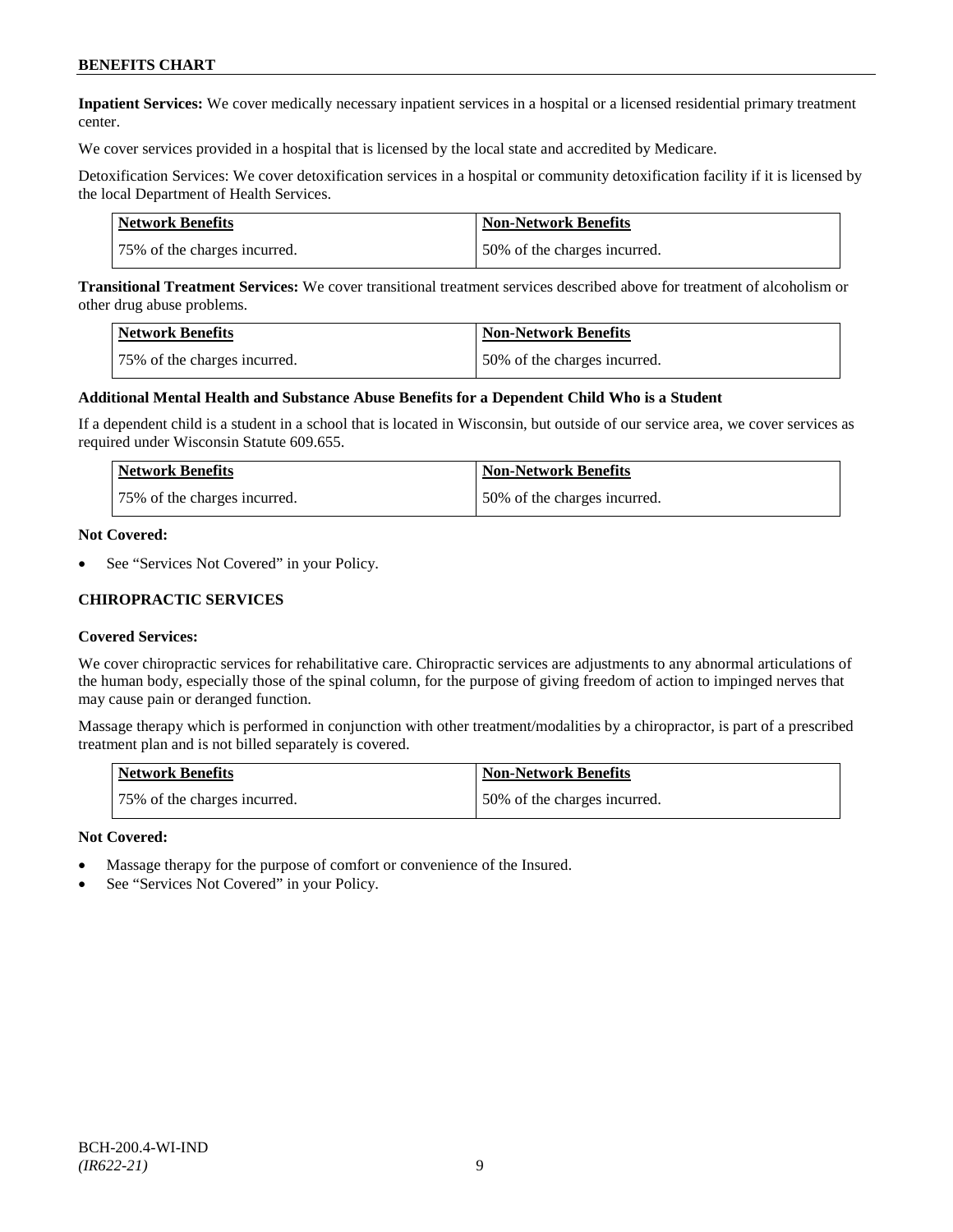## **CLINICAL TRIALS**

### **Covered Services:**

We cover certain routine services if you participate in a Phase I, Phase II, Phase III or Phase IV approved clinical trial that is conducted in relation to the prevention, detection, or treatment of cancer or other life-threatening disease or condition as defined in the Affordable Care Act. Approved clinical trials include (1) federally funded trials when the study or investigation is approved or funded by any of the federal agencies defined in the Public Health Services Act, section 2709 (d) (1) (A); (2) the study or investigation is conducted under an investigational new drug application reviewed by the Food and Drug Administration; and (3) the study or investigation is a drug trial that is exempt from having such an investigational new drug application. We cover routine patient costs for services that would be eligible under the Policy and this Benefits Chart if the service were provided outside of a clinical trial.

| <b>Network Benefits</b>                               | <b>Non-Network Benefits</b>                           |
|-------------------------------------------------------|-------------------------------------------------------|
| Coverage level is same as corresponding Network       | Coverage level is same as corresponding Non-Network   |
| Benefits, depending on type of service provided, such | Benefits, depending on type of service provided, such |
| as Office Visits for Illness or Injury, Inpatient or  | as Office Visits for Illness or Injury, Inpatient or  |
| Outpatient Hospital Services.                         | <b>Outpatient Hospital Services.</b>                  |

#### **Not Covered:**

- The investigative or experimental item, device or service itself.
- Items or services that are provided solely to satisfy data collection and analysis needs and that are not used in the direct clinical management of the patient.
- A service that is clearly inconsistent with widely accepted and established standards of care for a particular diagnosis.
- See "Services Not Covered" in your Policy.

### **DENTAL SERVICES**

#### **Covered Services:**

We cover services as described below.

**Accidental Dental Services:** We cover services dentally necessary to treat and restore damage done to sound, natural, unrestored teeth as a result of an accidental injury. Coverage is for damage caused by external trauma to face and mouth only, not for cracked or broken teeth, which result from biting or chewing. We cover restorations, root canals, crowns and replacement of teeth lost that are directly related to the accident in which the Insured was involved. We cover initial exams, xrays and palliative treatment including extractions, and other oral surgical procedures directly related to the accident. Subsequent treatment must be initiated within the Policy's time-frame and must be directly related to the accident. We do not cover restoration and replacement of teeth that are not "sound and natural" at the time of the accident.

Full mouth rehabilitation to correct occlusion (bite) and malocclusion (misaligned teeth not due to the accident) are not covered.

When an implant-supported dental prosthetic treatment is pursued, benefits are limited to the amount that would be paid toward the placement of a removable dental prosthetic appliance that could be used in the absence of implant treatment.

| Network Benefits             | <b>Non-Network Benefits</b> |
|------------------------------|-----------------------------|
| 75% of the charges incurred. | No coverage.                |

For all accidental dental services, treatment and/or restoration must be initiated within six months of the date of the injury. Coverage is limited to the initial course of treatment and/or initial restoration. Services must be provided within twentyfour months of the date of injury to be covered.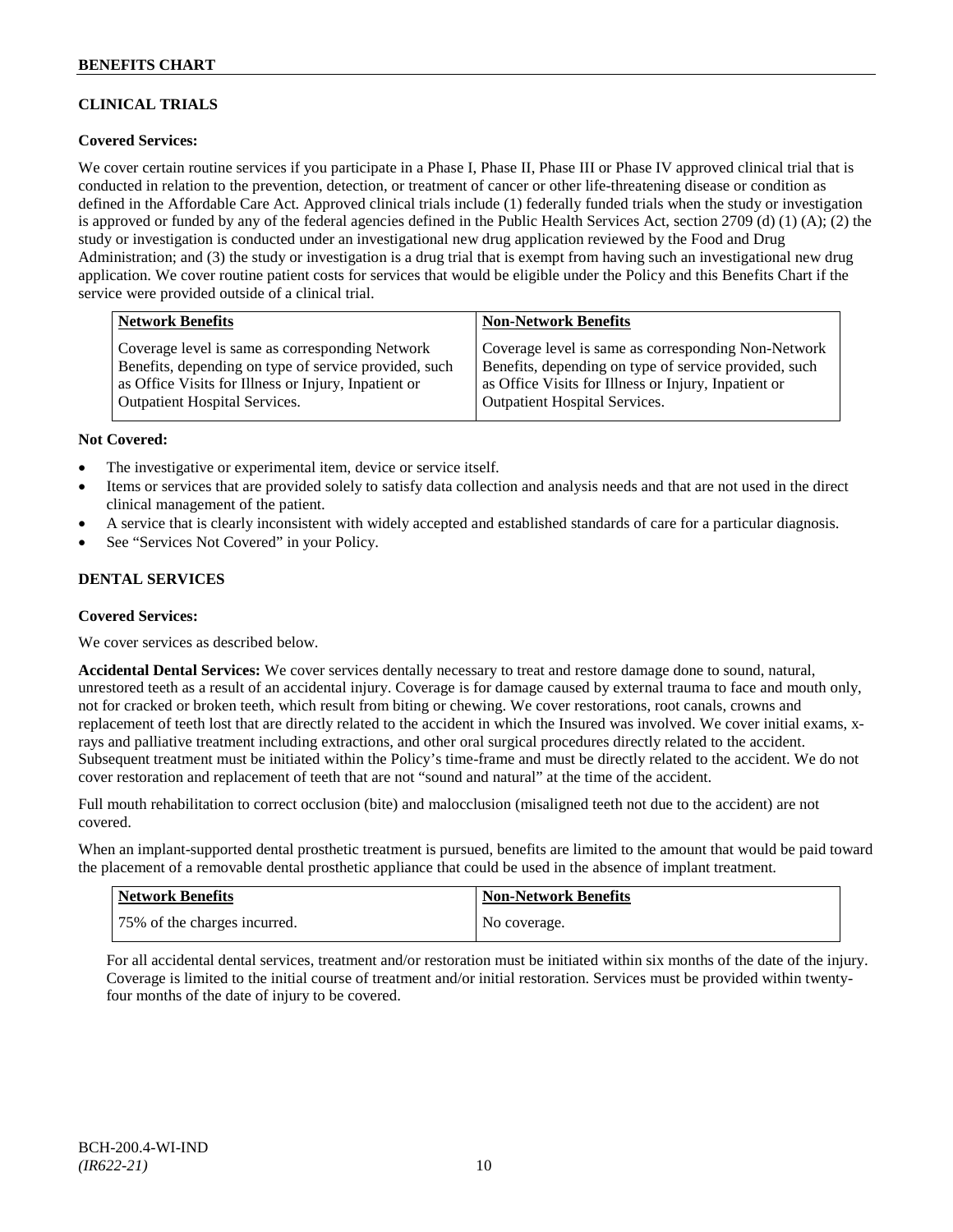#### **Medical Referral Dental Services**

**Medically Necessary Outpatient Dental Services:** We cover medically necessary outpatient dental services. Coverage is limited to dental services required for treatment of an underlying medical condition, e.g., removal of teeth to complete radiation treatment for cancer of the jaw, cysts and lesions.

| <b>Network Benefits</b>      | <b>Non-Network Benefits</b>  |
|------------------------------|------------------------------|
| 75% of the charges incurred. | 50% of the charges incurred. |

**Medically Necessary Hospitalization and Anesthesia for Dental Care:** We cover medically necessary hospitalization and anesthesia for dental care. This is limited to charges incurred by an Insured who: (1) is a child under age 5; (2) is severely disabled; (3) has a medical condition, and requires hospitalization or general anesthesia for dental care treatment; or (4) is a child between ages 5 and 12 and care in dental offices has been attempted unsuccessfully and usual methods of behavior modification have not been successful, or when extensive amounts of restorative care, exceeding 4 appointments, are required.

Coverage is limited to facility and anesthesia charges. Oral surgeon/dentist professional fees are not covered. The following are examples, though not all-inclusive, of medical conditions which may require hospitalization for dental services: severe asthma, severe airway obstruction or hemophilia. Hospitalization required due to the behavior of the Insured or due to the extent of the dental procedure is not covered.

| Network Benefits             | <b>Non-Network Benefits</b>  |
|------------------------------|------------------------------|
| 75% of the charges incurred. | 50% of the charges incurred. |

**Medical Complications of Dental Care:** We cover medical complications of dental care. Treatment must be medically necessary care and related to medical complications of non-covered dental care, including complications of the head, neck, or substructures.

| Network Benefits             | <b>Non-Network Benefits</b>  |
|------------------------------|------------------------------|
| 75% of the charges incurred. | 50% of the charges incurred. |

**Oral Surgery:** We cover oral surgery. Coverage is limited to treatment of medical conditions requiring oral surgery, such as treatment of oral neoplasm, non-dental cysts, fracture of the jaw, trauma of the mouth and jaw, and any other oral surgery procedures provided as medically necessary dental services.

| <b>Network Benefits</b>      | Non-Network Benefits         |
|------------------------------|------------------------------|
| 75% of the charges incurred. | 50% of the charges incurred. |

**Treatment of Cleft Lip and Cleft Palate:** We cover treatment of cleft lip and cleft palate of a dependent child, including orthodontic treatment and oral surgery directly related to the cleft. Dental services which are not required for the treatment of cleft lip or cleft palate are not covered. If a dependent child covered under your Policy is also covered under a dental plan which includes orthodontic services, that dental plan shall be considered primary for the necessary orthodontic services. Oral appliances are subject to the same copayment, conditions and limitations as durable medical equipment.

| <b>Network Benefits</b>                               | <b>Non-Network Benefits</b>                           |
|-------------------------------------------------------|-------------------------------------------------------|
| Coverage level is same as corresponding Network       | Coverage level is same as corresponding Non-Network   |
| Benefits, depending on type of service provided, such | Benefits, depending on type of service provided, such |
| as Office Visits for Illness or Injury, Inpatient or  | as Office Visits for Illness or Injury, Inpatient or  |
| <b>Outpatient Hospital Services.</b>                  | <b>Outpatient Hospital Services.</b>                  |

**Treatment of Temporomandibular Disorder (TMD) and Craniomandibular Disorder (CMD):** We cover diagnostic procedures, surgical treatment and non-surgical treatment (including intraoral splint therapy devices) for temporomandibular disorder (TMD) and craniomandibular disorder (CMD), which is medically necessary care. Dental services which are not required to directly treat TMD or CMD are not covered.

| <b>Network Benefits</b>      | <b>Non-Network Benefits</b>  |
|------------------------------|------------------------------|
| 75% of the charges incurred. | 50% of the charges incurred. |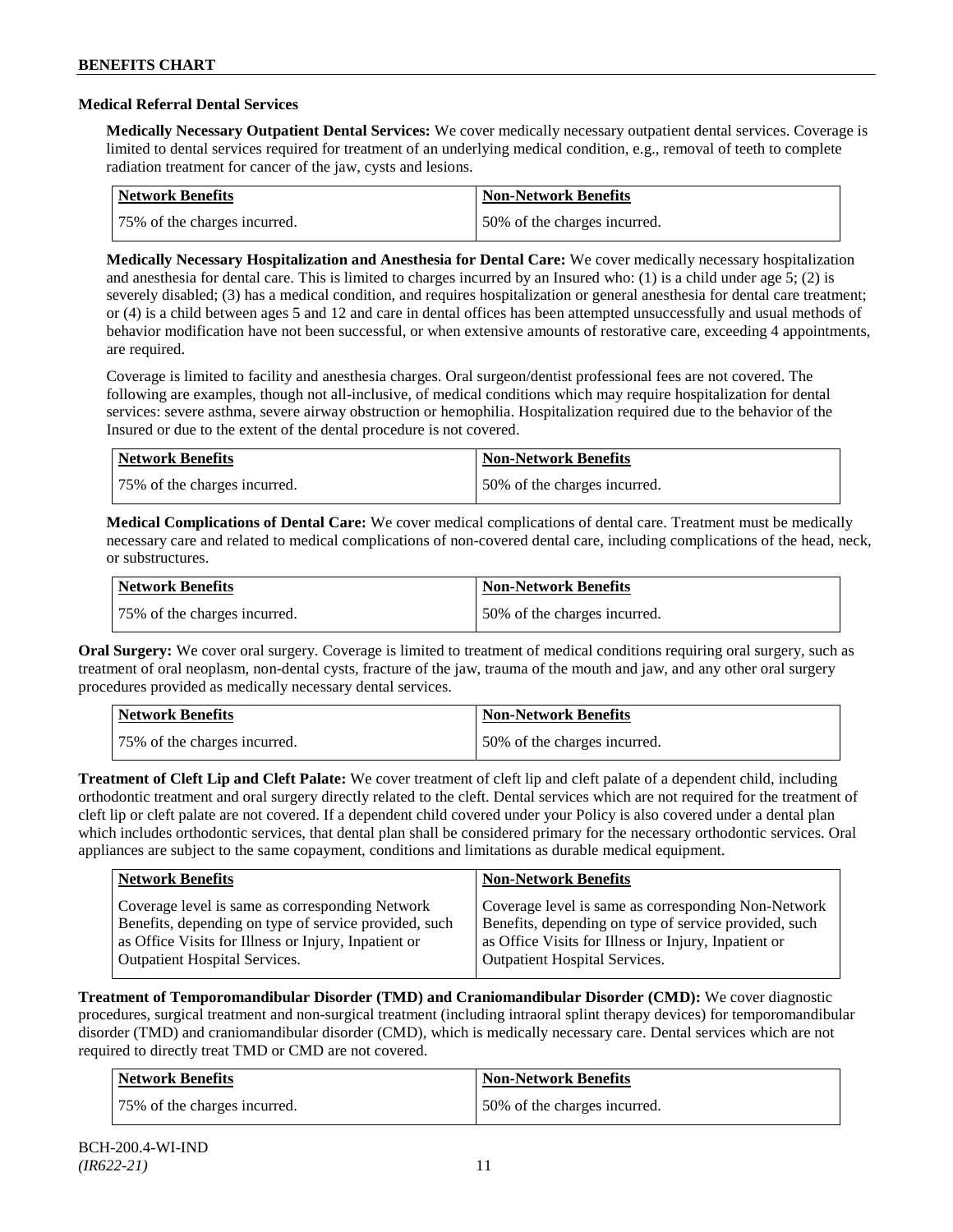### **Not Covered:**

- Dental treatment, procedures or services not listed in this Benefits Chart.
- Accident-related dental services if treatment is: (1) provided to teeth which are not sound and natural; (2) to teeth which have been restored; (3) initiated beyond six months from the date of the injury; (4) received beyond the initial treatment or restoration; or (5) received beyond twenty-four months from the date of injury.
- Accident-related dental services by a Non-Network provider.
- Oral surgery to remove wisdom teeth.
- Orthognathic treatment or procedures and all related services.
- See "Services Not Covered" in your Policy.

## **DIAGNOSTIC IMAGING SERVICES**

#### **Covered Services:**

We cover diagnostic imaging, when ordered by a provider and provided in a clinic or outpatient hospital facility.

For Network Benefits, non-emergent, scheduled outpatient Magnetic Resonance Imaging (MRI) and Computed Tomography (CT) must be provided at a designated facility. Your physician or facility will obtain or verify prior authorization for these services, as needed.

We cover services provided in a clinic or outpatient hospital facility. To see the benefit level for inpatient hospital or skilled nursing facility services, see benefits under Inpatient Hospital and Skilled Nursing Facility Services.

#### **Outpatient Magnetic Resonance Imaging (MRI) and Computed Tomography (CT)**

| <b>Network Benefits</b>      | <b>Non-Network Benefits</b>  |
|------------------------------|------------------------------|
| 75% of the charges incurred. | 50% of the charges incurred. |

#### **All Other Outpatient Diagnostic Imaging Services**

#### **Services for Illness or Injury**

| Network Benefits             | Non-Network Benefits          |
|------------------------------|-------------------------------|
| 75% of the charges incurred. | 150% of the charges incurred. |

### **Preventive Services (MRI/CT procedures are not considered preventive)**

Diagnostic imaging services associated with preventive services are covered at the benefit level shown in the "Preventive Services" section of this Benefits Chart.

#### **Not Covered:**

See "Services Not Covered" in your Policy.

## **DURABLE MEDICAL EQUIPMENT, PROSTHETICS, ORTHOTICS AND SUPPLIES**

#### **Covered Services:**

We cover equipment and services, as described below.

We cover durable medical equipment and services, prosthetics, orthotics, and supplies, subject to the limitations below, including certain disposable supplies, enteral feedings and the following diabetic supplies and equipment: glucose monitors, insulin pumps limited to the purchase of one pump per year, syringes, blood and urine test strips and other diabetic supplies as deemed medically appropriate and necessary, for Insureds with gestational, Type I or Type II diabetes.

We cover external hearing aids, cochlear implants, and related treatment prescribed by a physician or by a licensed audiologist for Insureds under 18 years of age who have hearing loss.

We also cover basic hearing aids for Insureds age 18 or older for the correction of a hearing impairment.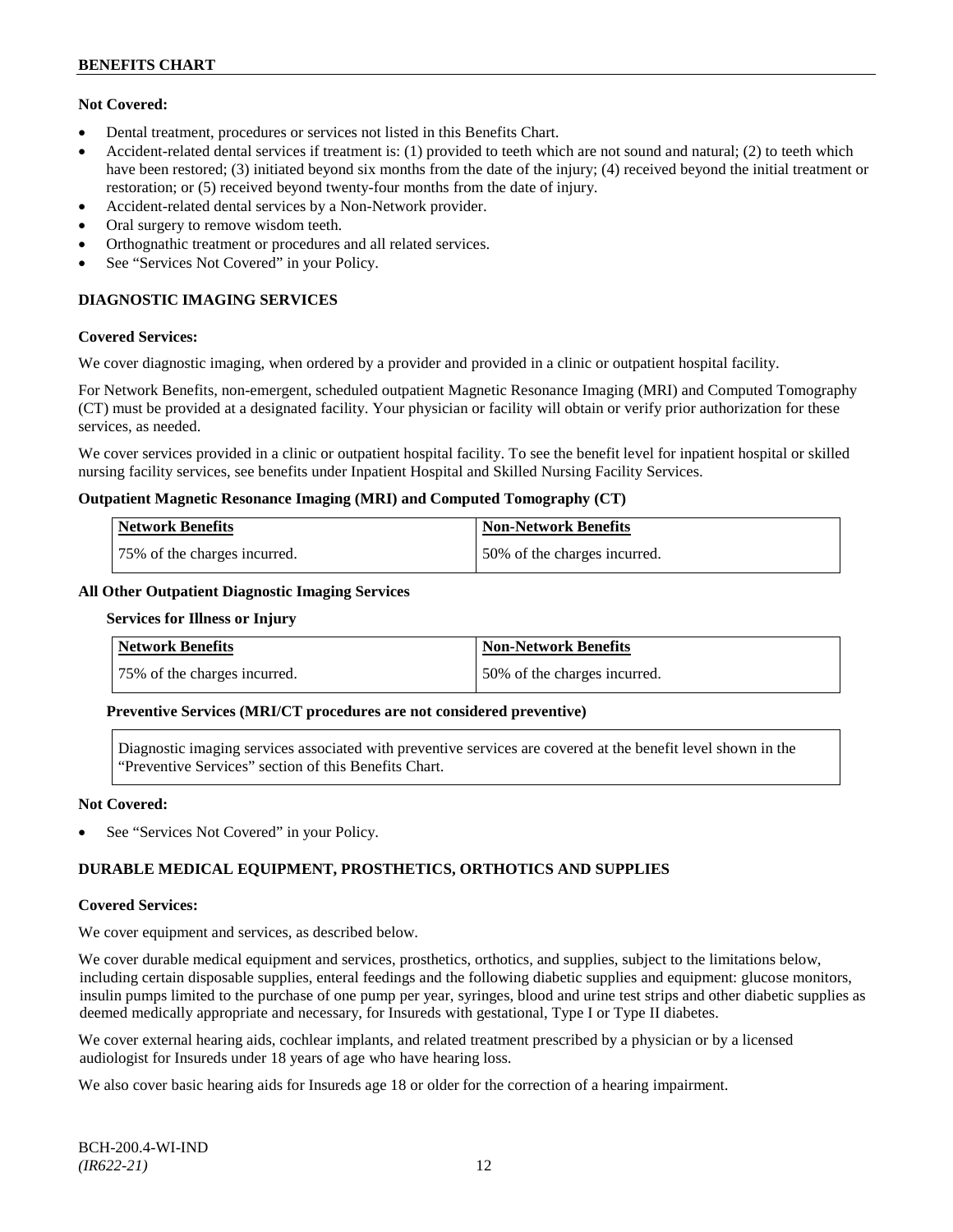## **BENEFITS CHART**

Osseointegrated or bone-anchored hearing aids are only covered for Insureds who have hearing loss that is not correctable by any other procedure.

Hearing aids are limited to one basic, standard hearing aid for each ear every three years.

A basic hearing aid is defined as a hearing device that consists of a microphone, amplifier, volume control, battery and receiver. It does not include upgrades above and beyond the functionality of a basic hearing aid, including, but not limited to, hearing improvements for group settings, background noise, Bluetooth/remote control functionality, or extended warranties. Charges for upgrades above the cost of a basic, standard hearing aid are not covered.

| Network Benefits             | <b>Non-Network Benefits</b>  |
|------------------------------|------------------------------|
| 75% of the charges incurred. | 50% of the charges incurred. |

#### **Special Dietary Treatment for Phenylketonuria (PKU) if it meets our medical coverage criteria**

| <b>Network Benefits</b>      | <b>Non-Network Benefits</b>  |
|------------------------------|------------------------------|
| 75% of the charges incurred. | 50% of the charges incurred. |

#### **Oral Amino Acid Based Elemental Formula if it meets our medical coverage criteria**

| Network Benefits             | <b>Non-Network Benefits</b>  |
|------------------------------|------------------------------|
| 75% of the charges incurred. | 50% of the charges incurred. |

#### **Limitations:**

Coverage of durable medical equipment is limited by the following.

- No more than a 90-day supply of diabetic supplies are covered and dispensed at a time.
- Payment will not exceed the cost of an alternate piece of equipment or service that is effective and medically necessary.
- For prosthetic benefits, other than oral appliances for cleft lip and cleft palate, payment will not exceed the cost of an alternate piece of equipment or service that is effective, medically necessary and enables Insureds to conduct standard activities of daily living.
- We reserve the right to determine if an item will be approved for rental vs. purchase.
- We require that certain diabetic supplies and equipment be purchased at a pharmacy.
- Diabetic supplies and equipment are limited to certain models and brands.
- Durable medical equipment and supplies must be obtained from or repaired by approved vendors.
- Covered services and supplies are based on established medical policies which are subject to periodic review and modification by the medical directors. Our medical policy for diabetic supplies includes information on our required models and brands. These medical policies (medical coverage criteria) are available by calling Member Services, or logging on to your "*my*HealthPartners" account at [healthpartners.com.](http://www.healthpartners.com/)

### **Not Covered:**

Items which are not eligible for coverage include, but are not limited to:

- Replacement or repair of any covered items, if the items are (i) damaged or destroyed by misuse, abuse or carelessness, (ii) lost; or (iii) stolen.
- Duplicate or similar items.
- Labor and related charges for repair of any covered items which are more than the cost of replacement by an approved vendor.
- Sales tax, mailing, delivery charges, service call charges.
- Items which are primarily educational in nature or for hygiene, vocation, comfort, convenience or recreation.
- Communication aids or devices: equipment to create, replace or augment communication abilities including, but not limited to, speech processors, receivers, communication boards, or computer or electronic assisted communication.
- Implantable and osseointegrated or bone-anchored hearing aids and their fitting, except as specifically described in this Benefits Chart. This exclusion does not apply to cochlear implants.
- Eyeglasses, contact lenses and their fitting, measurement and adjustment, except as specifically described in this Benefits Chart.
- Hair prostheses (wigs).

BCH-200.4-WI-IND *(IR622-21)* 13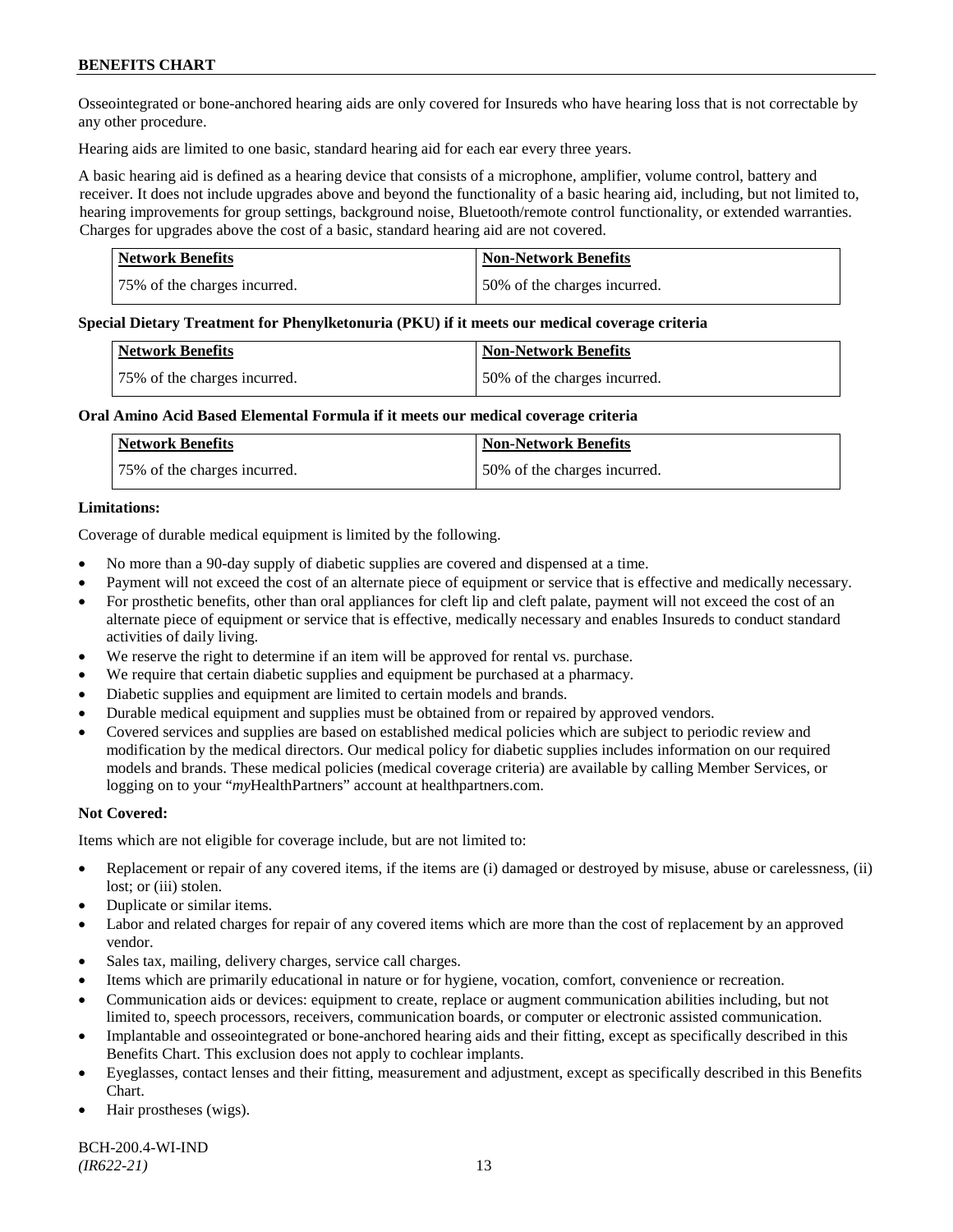## **BENEFITS CHART**

- Household equipment which primarily has customary uses other than medical, such as, but not limited to, exercise cycles, air purifiers, central or unit air conditioners, water purifiers, non-allergenic pillows, mattresses or waterbeds.
- Household fixtures including, but not limited to, escalators or elevators, ramps, swimming pools and saunas.
- Modifications to the structure of the home including, but not limited to, wiring, plumbing or charges for installation of equipment.
- Vehicle, car or van modifications including, but not limited to, hand brakes, hydraulic lifts and car carrier.
- Rental equipment while owned equipment is being repaired by non-contracted vendors, beyond one month rental of medically necessary equipment.
- Other equipment and supplies, including, but not limited to assistive devices, that we determine are not eligible for coverage.
- See "Services Not Covered" in your Policy.

## **EMERGENCY AND URGENTLY NEEDED CARE SERVICES**

#### **Covered Services:**

We cover services for emergency care and urgently needed care if the services are otherwise eligible for coverage under your Policy.

**Urgently Needed Care.** These are services to treat an unforeseen illness or injury that:

- are required in order to prevent a serious deterioration in your health, and
- cannot be delayed until the next available clinic or office hours.

| Network Benefits             | <b>Non-Network Benefits</b>  |
|------------------------------|------------------------------|
| 75% of the charges incurred. | 50% of the charges incurred. |

#### **First Three Visits**

| If any of the first three visits are urgent care visits or<br>office visits, they are covered at 100%, subject to a<br>copayment of \$30 per visit, not subject to the<br>deductible.                                            |  |
|----------------------------------------------------------------------------------------------------------------------------------------------------------------------------------------------------------------------------------|--|
| If any of the first three visits are convenience clinic<br>visits, telephone visits or e-visits (other than virtuwell),<br>they are covered at 100%, subject to a copayment of<br>\$15 per visit, not subject to the deductible. |  |
| Then services will be covered at the deductible and<br>coinsurance and/or copayment indicated for urgent care<br>visits, office visits, convenience clinic visits, telephone<br>visits and e-visits (other than virtuwell).      |  |
| Physician services are included; however, charges for<br>office procedures, laboratory, radiology and other<br>ancillary services are not included and will be subject<br>to the deductible and coinsurance and/or copayment.    |  |

**Emergency Care.** These are services to treat:

- the sudden, unexpected onset of illness or injury which, if left untreated or unattended until the next available clinic or office hours, would result in hospitalization, or
- a condition requiring professional health services immediately necessary to preserve life or stabilize health.

When reviewing claims for coverage of emergency services, our medical director will take into consideration a reasonable layperson's belief that the circumstances required immediate medical care that could not wait until the next working day or next available clinic appointment.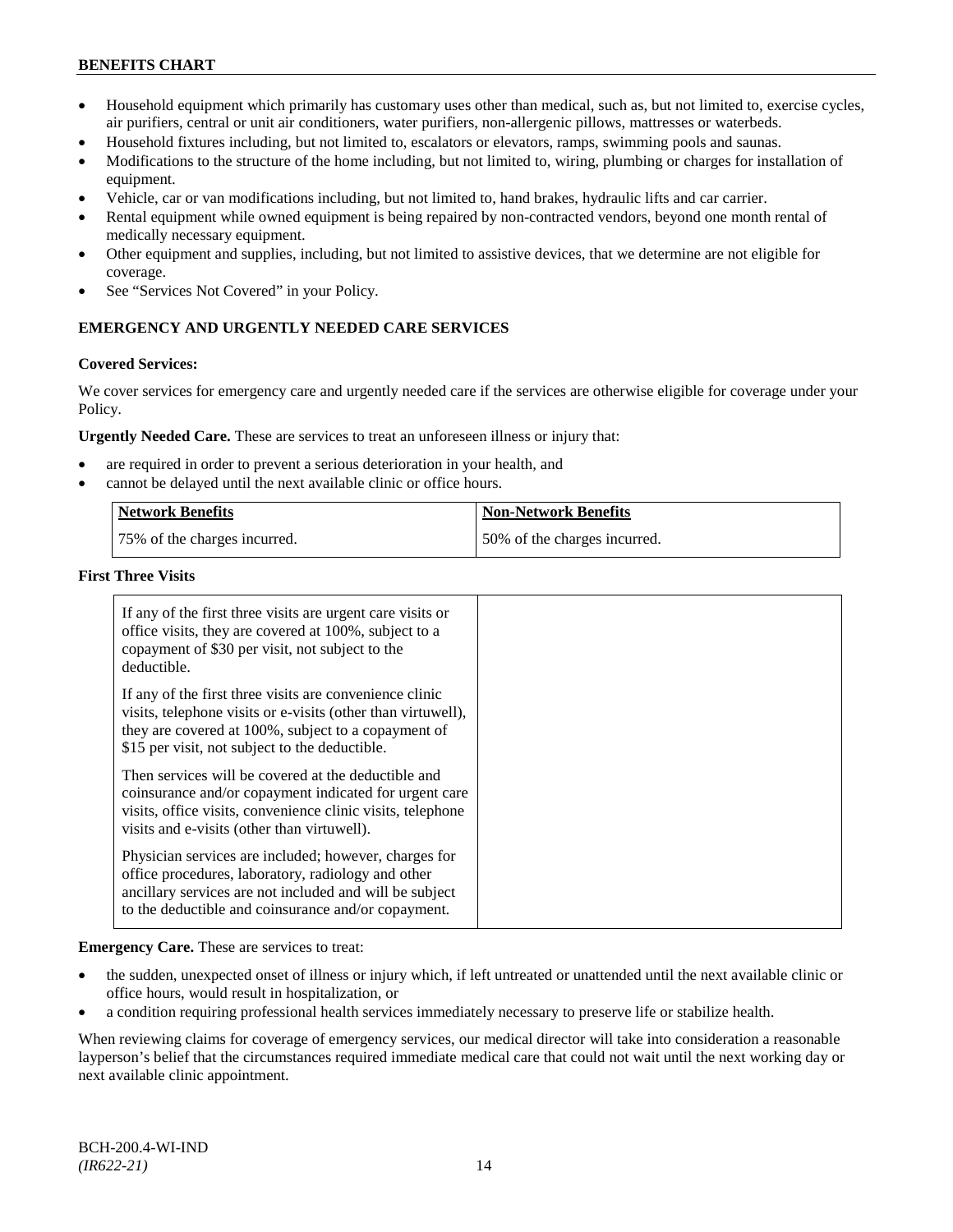## **Emergency Care in a Hospital Emergency Room, including Professional Services of a Physician**

| Network Benefits             | <b>Non-Network Benefits</b> |
|------------------------------|-----------------------------|
| 75% of the charges incurred. | See Network Benefits.       |

## **Inpatient Emergency Care in a Hospital**

| Network Benefits             | <b>Non-Network Benefits</b> |
|------------------------------|-----------------------------|
| 75% of the charges incurred. | See Network Benefits.       |

#### **Not Covered:**

• See "Services Not Covered" in your Policy.

## **GENE THERAPY**

### **Covered Services:**

We cover gene therapy treatment that meets our current medical coverage criteria.

| <b>Network Benefits</b>                                                                                                                                                                                 | <b>Non-Network Benefits</b> |
|---------------------------------------------------------------------------------------------------------------------------------------------------------------------------------------------------------|-----------------------------|
| Coverage level is same as corresponding Network<br>Benefit, depending on type of service provided, such as<br>Office Visits for Illness or Injury, Inpatient or<br><b>Outpatient Hospital Services.</b> | No coverage.                |

## **Limitations:**

- Gene therapy must be provided by a designated provider.
- Specific types of gene therapy are limited to therapies and conditions specified in our medical coverage criteria.

### **Not Covered:**

• See "Services Not Covered" in your Policy.

## **HEALTH EDUCATION**

### **Covered Services:**

We cover education for preventive services and education for the management of chronic health problems (such as diabetes).

| Network Benefits                                            | <b>Non-Network Benefits</b>  |
|-------------------------------------------------------------|------------------------------|
| 100% of the charges incurred.<br>Deductible does not apply. | 50% of the charges incurred. |

### **Not Covered:**

• See "Services Not Covered" in your Policy.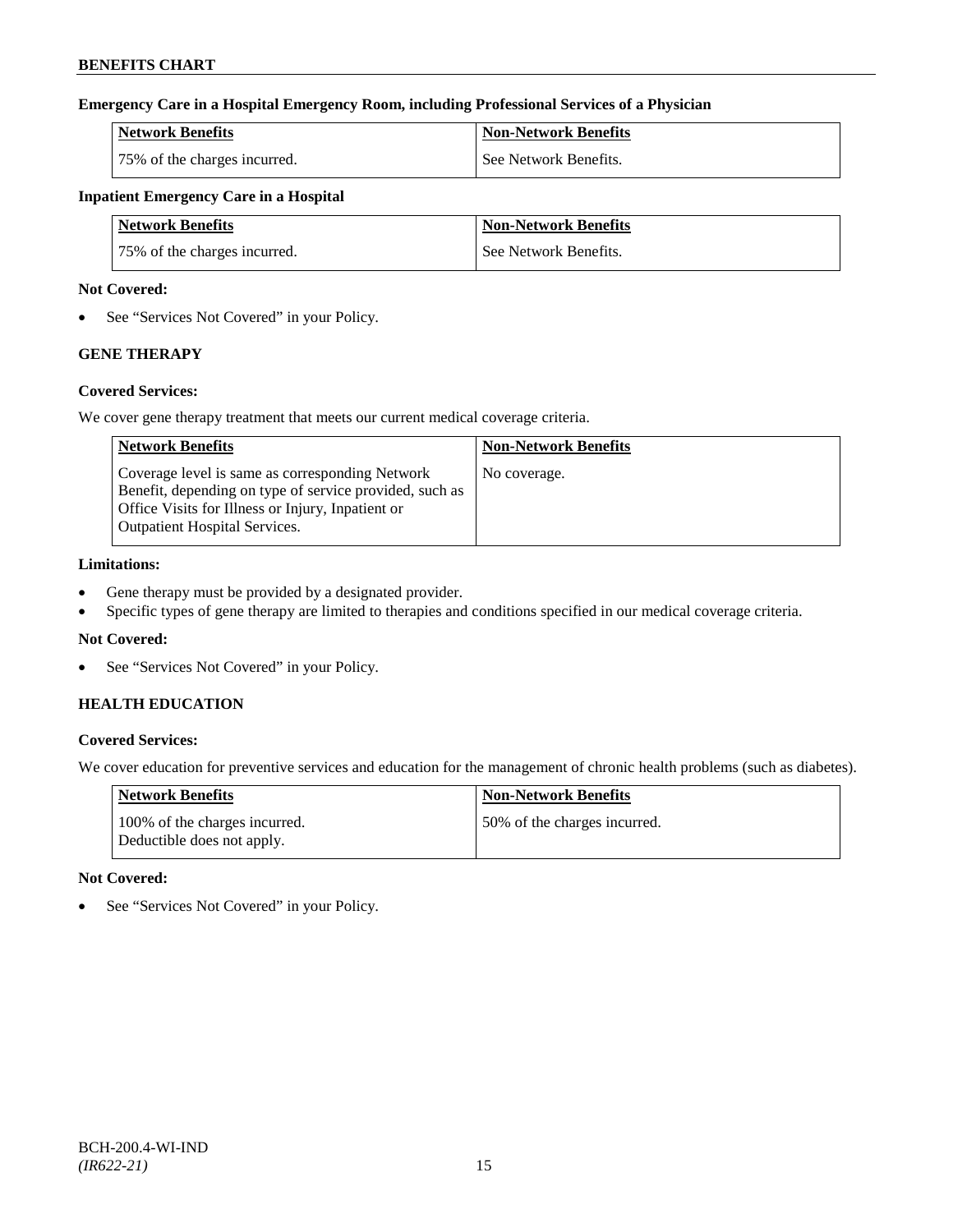### **HOME-BASED HEALTH ASSESSMENT PROGRAM**

### **Covered Services:**

If you meet our criteria for coverage, you may qualify for our home-based comprehensive health risk assessment program. The program covers a health assessment with a designated nurse practitioner.

| Network Benefits                                            | <b>Non-Network Benefits</b> |
|-------------------------------------------------------------|-----------------------------|
| 100% of the charges incurred.<br>Deductible does not apply. | No coverage.                |

### **Not Covered:**

See "Services Not Covered" in your Policy.

## **HOME HEALTH SERVICES**

### **Covered Services:**

We cover skilled nursing services, physical therapy, occupational therapy, speech therapy, respiratory therapy and other therapeutic services, non-routine prenatal and routine postnatal well child visits (as described in our medical coverage criteria), phototherapy services for newborns, home health aide services and other eligible home health services when provided in your home, if you are homebound (i.e., unable to leave home without considerable effort due to a medical condition). Lack of transportation does not constitute homebound status. For phototherapy services for newborns and high risk prenatal services, supplies and equipment are included.

We cover total parenteral nutrition/intravenous ("TPN/IV") therapy, equipment, supplies and drugs in connection with IV therapy. IV line care kits are covered under Durable Medical Equipment.

We cover palliative care benefits. Palliative care includes symptom management, education and establishing goals of care. We waive the requirement that you be homebound for a limited number of home visits for palliative care (as shown in this Benefits Chart), if you have a life-threatening, non-curable condition which has a prognosis of survival of two years or less. Additional palliative care visits are eligible under the home health services benefit if you are homebound and meet all other requirements defined in this section.

You do not need to be homebound to receive total parenteral nutrition/intravenous ("TPN/IV") therapy.

Home health services are eligible and covered only when:

- medically necessary; and
- provided as rehabilitative care, terminal care or maternity care; and
- ordered by a physician, and included in the written home care plan.

### **Physical therapy, occupational therapy, speech therapy, respiratory therapy, home health aide services and palliative Care**

| Network Benefits             | <b>Non-Network Benefits</b> |
|------------------------------|-----------------------------|
| 75% of the charges incurred. | No coverage.                |

### **TPN/IV Therapy, Skilled Nursing Services, Non-Routine Prenatal/Postnatal Services and Phototherapy**

| Network Benefits             | <b>Non-Network Benefits</b> |
|------------------------------|-----------------------------|
| 75% of the charges incurred. | No coverage.                |

Each 24-hour visit (or shifts up to 24-hour visits) equals one visit and counts toward the Maximum visits for all other services shown below. Any visit that lasts less than 24 hours regardless of the length of the visit, will count as one visit toward the Maximum visits for all other services shown below. All visits must be medically necessary and benefit eligible.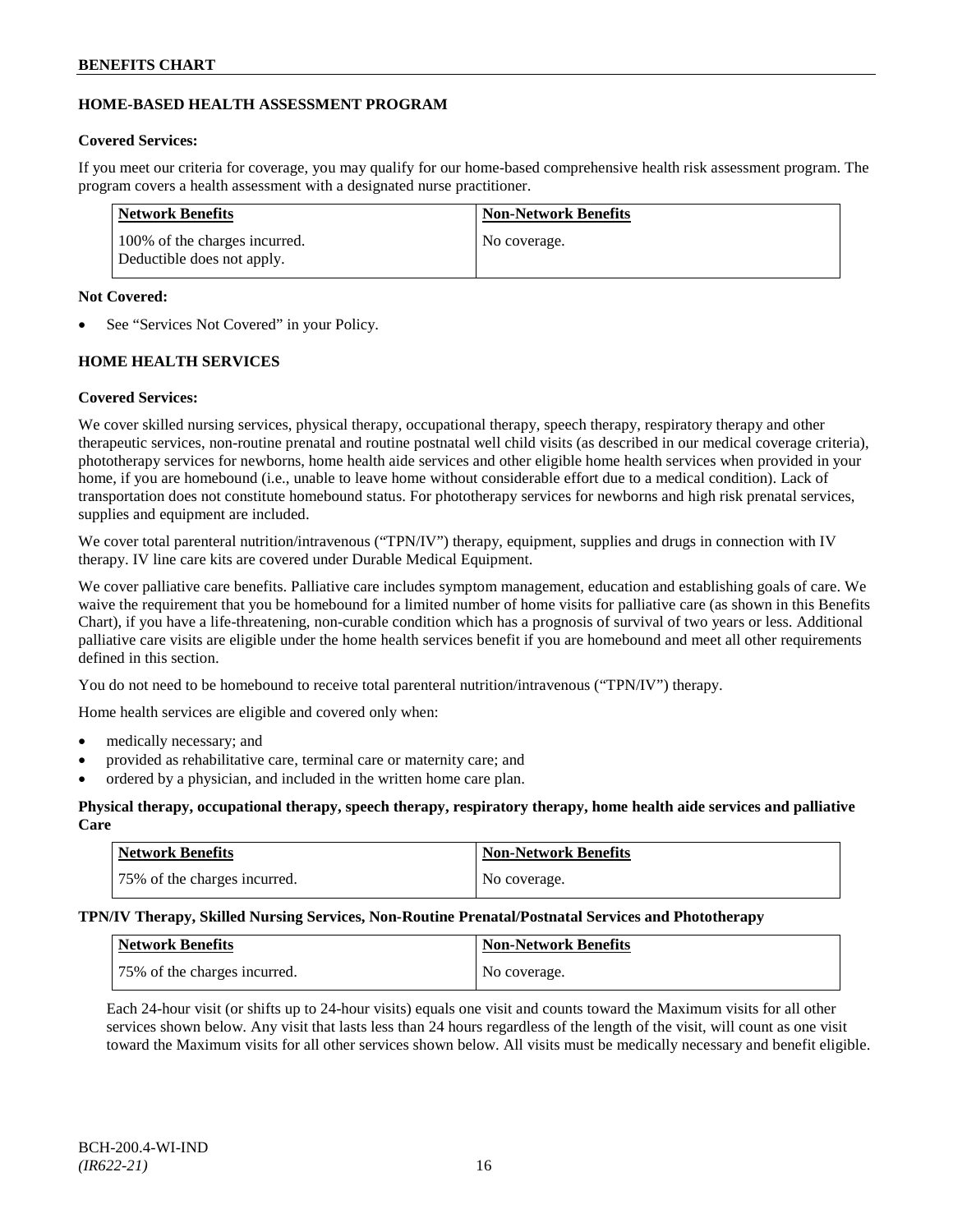### **Routine Prenatal/Postnatal Services and Child Health Supervision Services**

| Network Benefits                                            | <b>Non-Network Benefits</b>  |
|-------------------------------------------------------------|------------------------------|
| 100% of the charges incurred.<br>Deductible does not apply. | 50% of the charges incurred. |

## **Maximum Visits for Palliative Care:**

| <b>Network Benefits</b>                                                                                                                        | <b>Non-Network Benefits</b> |
|------------------------------------------------------------------------------------------------------------------------------------------------|-----------------------------|
| If you are eligible to receive palliative care in the home<br>and you are not homebound, there is a maximum of 12<br>visits per calendar year. | No coverage.                |

## **Maximum Visits for All Services Other Than Palliative Care:**

| <b>Network Benefits</b>      | Non-Network Benefits |
|------------------------------|----------------------|
| 60 visits per calendar year. | No coverage.         |

The routine postnatal well child visits do not count toward the visit limit.

### **Limitations:**

- Home health services are not provided as a substitute for a primary caregiver in the home or as relief (respite) for a primary caregiver in the home. We will not reimburse family members or residents in your home for the above services.
- A service shall not be considered a skilled nursing service merely because it is performed by, or under the direct supervision of, a licensed nurse. Where a service (such as tracheotomy suctioning or ventilator monitoring) or like services, can be safely and effectively performed by a non-medical person (or self-administered), without the direct supervision of, a licensed nurse, the service shall not be regarded as a skilled nursing service, whether or not a skilled nurse actually provides the service. The unavailability of a competent person to provide a non-skilled service shall not make it a skilled service when a skilled nurse provides it. Only the skilled nursing component of so-called "blended" services (i.e. services which include skilled and non-skilled components) are covered under this Benefits Chart.

- Home Health Services by a Non-Network provider.
- Financial or legal counseling services.
- Housekeeping or meal services in your home.
- Private duty nursing services.
- Services provided by a family member or enrollee, or a resident in the enrollee's home.
- Vocational rehabilitation and recreational or educational therapy. Recreation therapy is therapy provided solely for the purpose of recreation, including, but not limited to: (a) requests for physical therapy or occupational therapy to improve athletic ability, and (b) braces or guards to prevent sports injuries.
- See "Services Not Covered" in your Policy.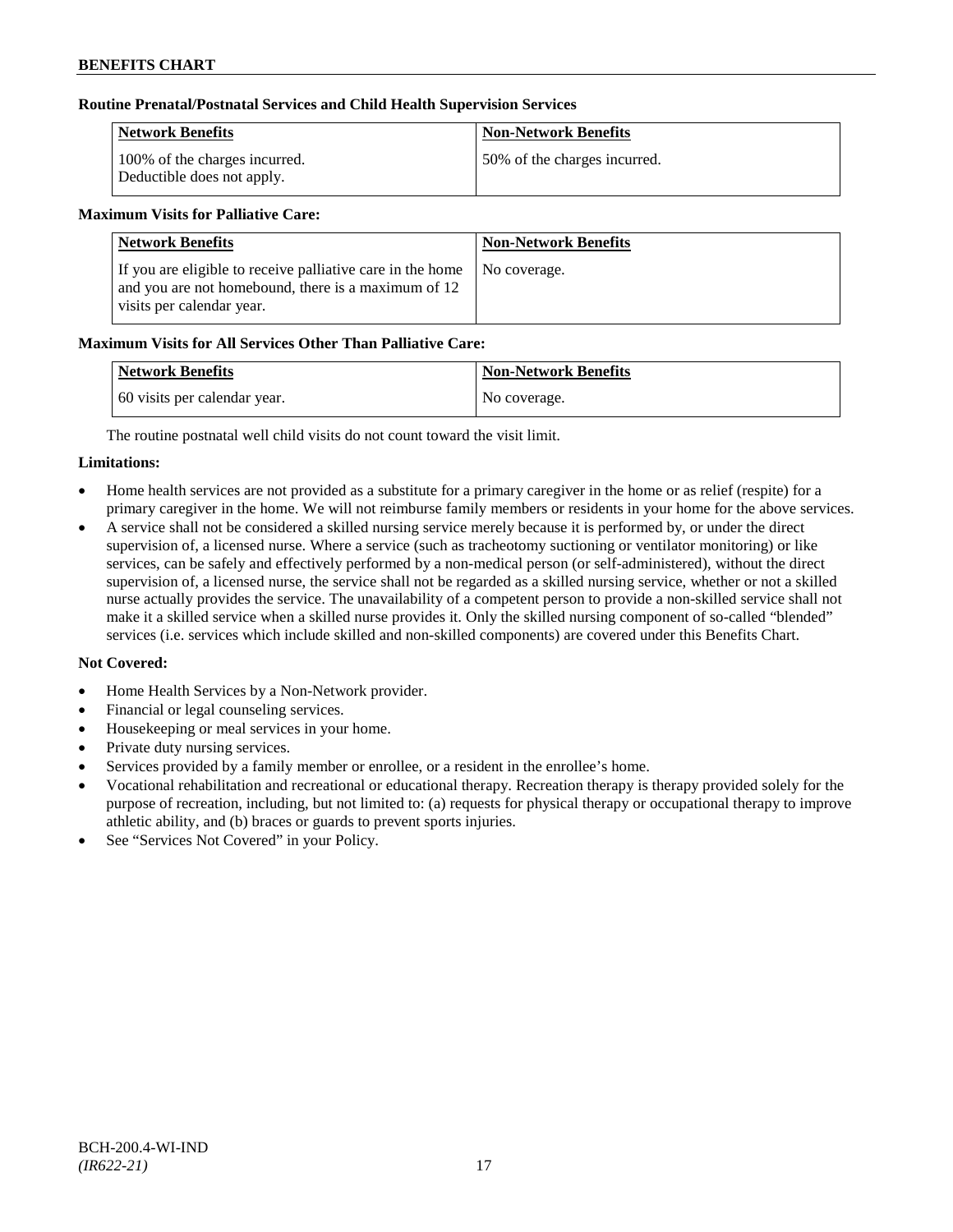### **BENEFITS CHART**

### **HOME HOSPICE SERVICES**

#### **Applicable Definitions:**

**Part-time.** This is up to two hours of service per day, more than two hours is considered continuous care.

**Continuous Care.** This is from two to twelve hours of service per day provided by a registered nurse, licensed practical nurse, or home health aide, during a period of crisis in order to maintain a terminally ill patient at home.

**Appropriate Facility.** This is a nursing home, hospice residence, or other inpatient facility.

**Custodial Care Related to Hospice Services.** This means providing assistance in the activities of daily living and the care needed by a terminally ill patient which can be provided by primary caregiver (i.e., family member or friend) who is responsible for the patient's home care.

### **Covered Services:**

**Home Hospice Program:** We cover the services described below if you are terminally ill and accepted as a home hospice program participant. You must meet the eligibility requirements of the program, and elect to receive services through the home hospice program. The services will be provided in your home, with inpatient care available when medically necessary as described below. If you elect to receive hospice services, you do so in lieu of curative treatment for your terminal illness for the period you are enrolled in the home hospice program.

**Eligibility:** In order to be eligible to be enrolled in the home hospice program, you must: (1) be a terminally ill patient (prognosis of six months or less); (2) have chosen a palliative treatment focus (i.e., emphasizing comfort and supportive services rather than treatment attempting to cure the disease or condition); and (3) continue to meet the terminally ill prognosis as reviewed by our medical director or his or her designee over the course of care. You may withdraw from the home hospice program at any time.

**Eligible Services:** Hospice services include the following services provided in accordance with an approved hospice treatment plan:

- Home Health Services:
	- o Part-time care provided in your home by an interdisciplinary hospice team (which may include a physician, nurse, social worker, and spiritual counselor) and medically necessary home health services are covered.
	- o One or more periods of continuous care in your home or in a setting which provides day care for pain or symptom management, when medically necessary, will be covered.
- Inpatient Services: We cover medically necessary inpatient services.
- Other Services:
	- o Respite care is covered for care in your home or in an appropriate facility, to give your primary caregivers (i.e., family members or friends) rest and/or relief when necessary in order to maintain a terminally ill patient at home*.*
	- o Medically necessary medications for pain and symptom management.
	- o Semi-electric hospital beds and other durable medical equipment are covered.
	- o Emergency and non-emergency care is covered.

| <b>Network Benefits</b>      | <b>Non-Network Benefits</b> |
|------------------------------|-----------------------------|
| 75% of the charges incurred. | No coverage.                |

Respite care is limited to 5 days per episode, and respite care and continuous care combined are limited to 30 days.

- Home Hospice Services by a Non-Network provider.
- Financial or legal counseling services.
- Housekeeping or meal services in your home.
- Custodial or maintenance care related to hospice services, whether provided in the home or in a nursing home.
- Any service not specifically described as covered services under this home hospice services benefits.
- Any services provided by members of your family or residents in your home.
- See "Services Not Covered" in your Policy.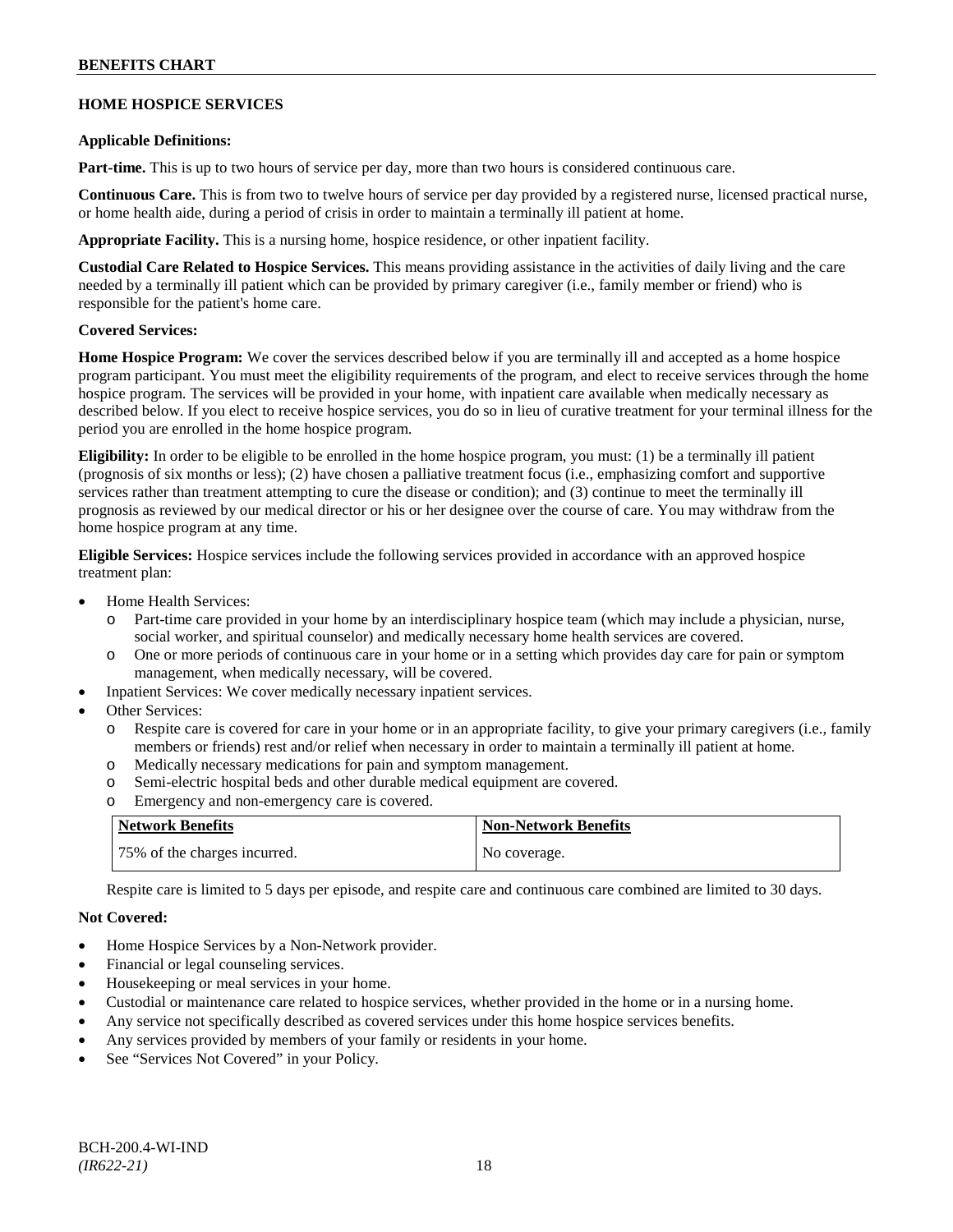## **HOSPITAL AND SKILLED NURSING FACILITY SERVICES**

### **Covered Services:**

We cover services as described below.

### **Medical or Surgical Hospital Services**

**Inpatient Hospital Services:** We cover the following medical or surgical services, for the treatment of acute illness or injury, which require the level of care only provided in an acute care facility. These services must be authorized by a physician.

Inpatient hospital services include: room and board; the use of operating or maternity delivery rooms; intensive care facilities; newborn nursery facilities; general nursing care, anesthesia, laboratory and diagnostic imaging services, radiation therapy, physical therapy, prescription drugs or other medications administered during treatment, blood and blood products (unless replaced), and blood derivatives, and other diagnostic or treatment related hospital services; physician and other professional medical and surgical services provided while in the hospital, including gender reassignment surgery that meets medical coverage criteria.

We cover, following a vaginal delivery, a minimum of 48 hours of inpatient care for the mother and newborn child. We cover, following a caesarean section delivery, a minimum of 96 hours of inpatient care for the mother and newborn child.

Health insurance issuers generally may not, under Federal law, restrict benefits for any hospital length of stay in connection with childbirth for the mother of newborn child to less than 48 hours following a vaginal delivery, or less than 96 hours following a caesarean section. However, Federal law generally does not prohibit the mother's or newborn's attending provider, after consulting with the mother, from discharging the mother or her newborn earlier than 48 hours (or 96 hours as applicable). In any case plans and issuers may not, under Federal law, require that a provider obtain authorization from the plan or the insurance issuer for prescribing a length of stay not in excess of 48 hours (or 96 hours).

| <b>Network Benefits</b>      | <b>Non-Network Benefits</b>  |
|------------------------------|------------------------------|
| 75% of the charges incurred. | 50% of the charges incurred. |

Each Insured's admission or confinement, including that of a newborn child, is separate and distinct from the admission or confinement of any other Insured.

**Outpatient Hospital, Ambulatory Care or Surgical Facility Services:** We cover the following medical and surgical services, for diagnosis or treatment of illness or injury on an outpatient basis. These services must be authorized by a physician.

Outpatient services include: use of operating rooms, maternity delivery rooms or other outpatient departments, rooms or facilities; and the following outpatient services: general nursing care, anesthesia, laboratory and diagnostic imaging services, radiation therapy, physical therapy, drugs administered during treatment, blood and blood products (unless replaced), and blood derivatives, and other diagnostic or treatment related outpatient services; physician and other professional medical and surgical services provided while an outpatient, including colonoscopies (starting at age 50, or under age 50 for people at high risk of colorectal cancer), and gender reassignment surgery that meets medical coverage criteria.

For Network Benefits, non-emergent, scheduled outpatient Magnetic Resonance Imaging (MRI) and Computed Tomography (CT) must be provided at a designated facility. Your physician or facility will obtain or verify prior authorization for these services, as needed.

To see the benefit level for diagnostic imaging services, laboratory services and physical therapy, see benefits under Diagnostic Imaging Services, Laboratory Services and Physical Therapy in this Benefits Chart.

| Network Benefits             | <b>Non-Network Benefits</b>  |
|------------------------------|------------------------------|
| 75% of the charges incurred. | 50% of the charges incurred. |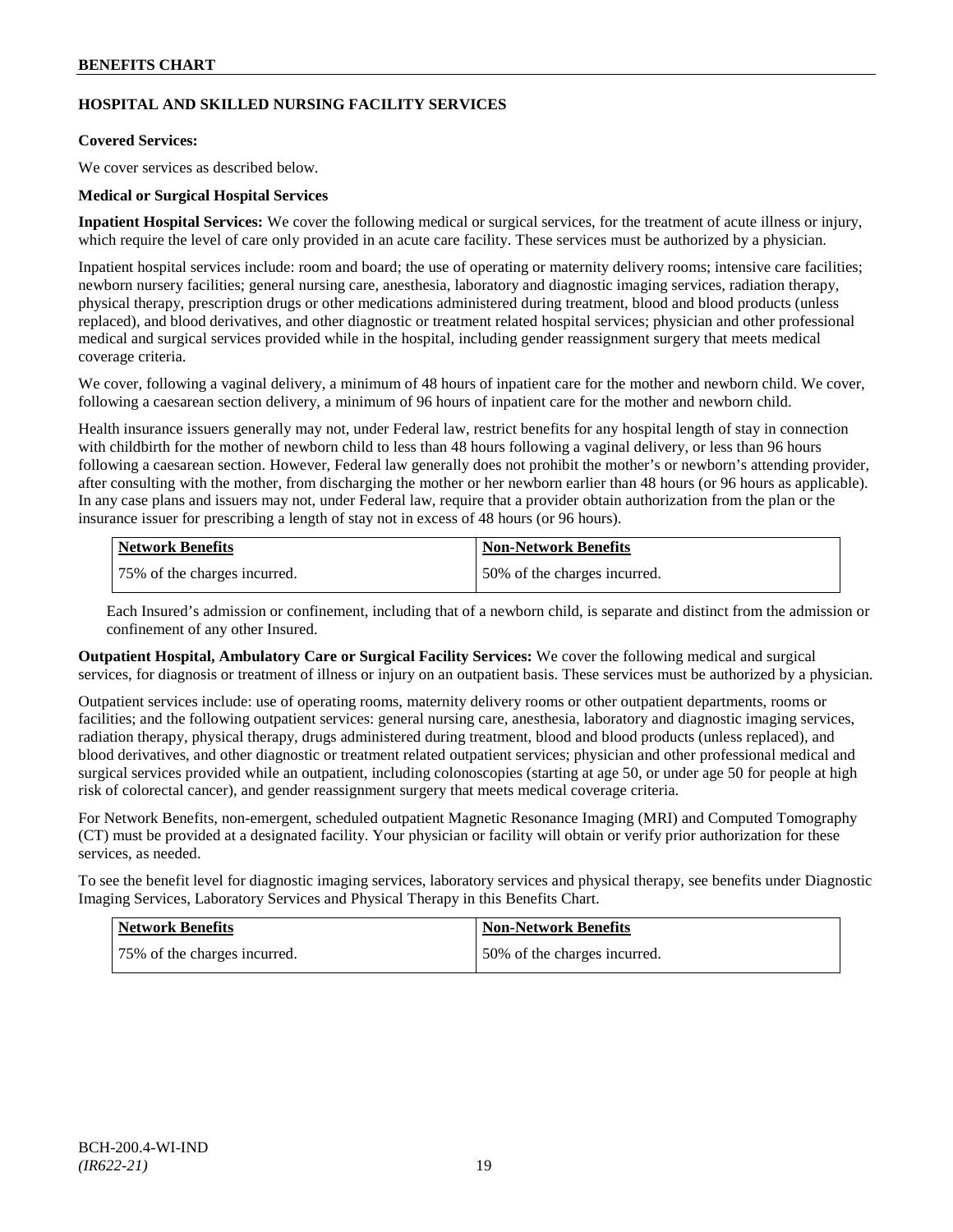**Skilled Nursing Facility Care:** We cover room and board, daily skilled nursing and related ancillary services for post-acute treatment and rehabilitative care of illness or injury that meets medical coverage criteria.

| Network Benefits                             | <b>Non-Network Benefits</b>                  |
|----------------------------------------------|----------------------------------------------|
| 175% of the charges incurred.                | 50% of the charges incurred.                 |
| Limited to a 30 day maximum per confinement. | Limited to a 30 day maximum per confinement. |

Each day of services provided under the Network Benefits and Non-Network Benefits, combined, applies toward the maximum shown above.

#### **Not Covered:**

- Services for items for personal convenience, such as television rental, are not covered.
- See "Services Not Covered" in your Policy.

### **INFERTILITY SERVICES**

#### **Covered Services:**

We cover the diagnosis of infertility. These services include diagnostic procedures and tests provided in connection with an infertility evaluation, office visits and consultations to diagnose infertility.

| <b>Network Benefits</b>      | <b>Non-Network Benefits</b>  |
|------------------------------|------------------------------|
| 75% of the charges incurred. | 50% of the charges incurred. |

Coverage is limited to office visits and consultations to diagnose infertility. Treatment is not covered.

#### **Not Covered:**

- Treatment of infertility, including, but not limited to, office visits, laboratory, diagnostic imaging services, and drugs for the treatment of infertility; assisted reproduction, including, but not limited to gamete intrafallopian tube transfer (GIFT), zygote intrafallopian tube transfer (ZIFT), intracytoplasmic sperm injection (ICSI), and/or in-vitro fertilization (IVF), and all charges associated with such procedures; reversal of sterilization; artificial insemination; and sperm, ova or embryo acquisition, retrieval or storage; however, we do cover office visits and consultations to diagnose infertility.
- Services related to the establishment of surrogate pregnancy and fees for a surrogate.
- See "Services Not Covered" in your Policy.

### **LABORATORY SERVICES**

### **Covered Services:**

We cover laboratory tests when ordered by a provider and provided in a clinic or outpatient hospital facility. This includes blood tests to detect lead exposure in children between the ages of 6 months and 72 months.

To see the benefit level for inpatient hospital or skilled nursing facility services, see benefits under Inpatient Hospital and Skilled Nursing Facility Services in this Benefits Chart.

**Prostate-Specific Antigen (PSA) Test Coverage.** We cover prostate cancer screening for men 40 years of age or over who are symptomatic or in a high-risk category and for all men 50 years of age or older. Coverage includes prostate-specific antigen blood test and digital rectal examination.

| Network Benefits             | Non-Network Benefits         |
|------------------------------|------------------------------|
| 75% of the charges incurred. | 50% of the charges incurred. |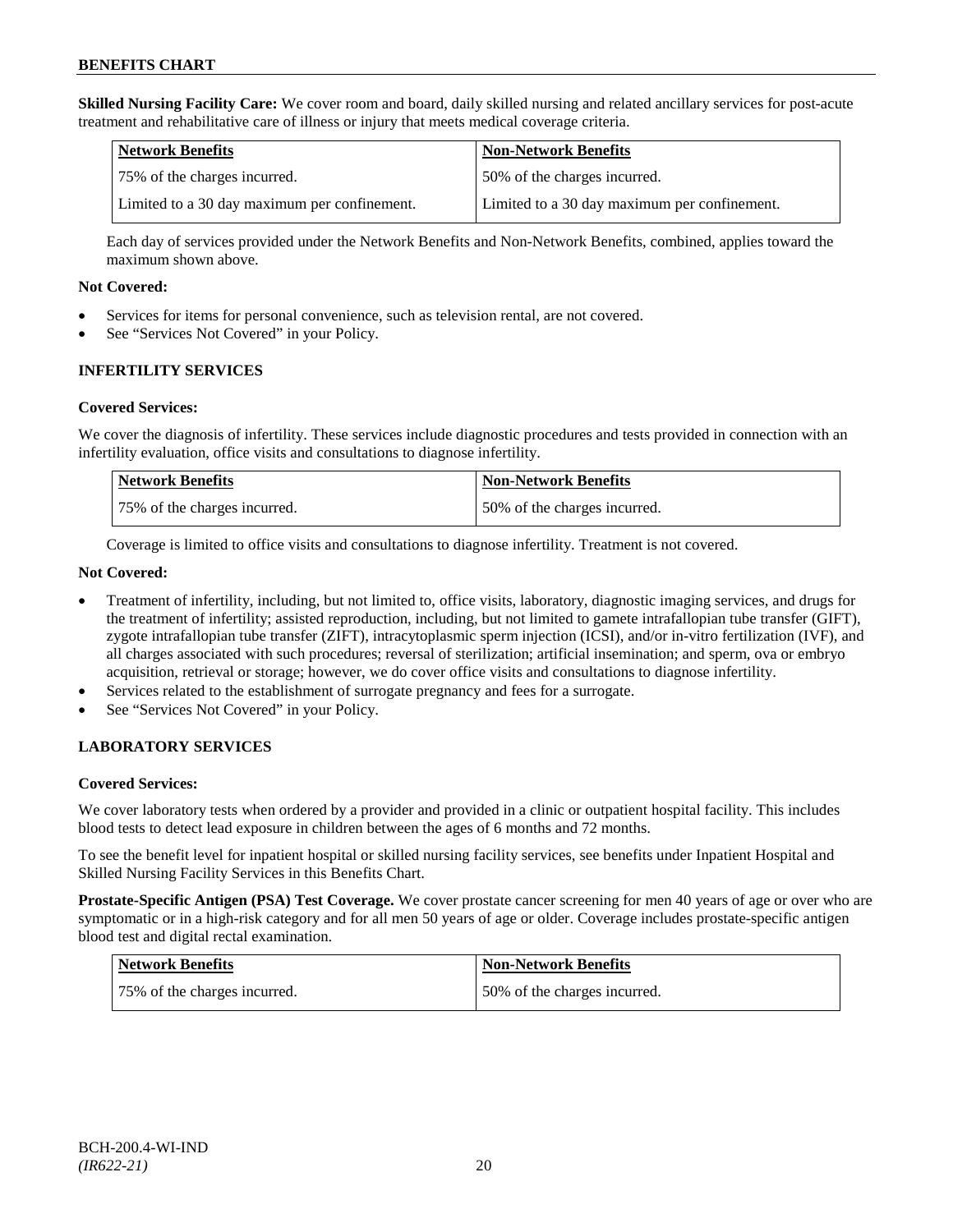#### **All other laboratory services**

#### **Services for Illness or Injury**

| Network Benefits             | Non-Network Benefits         |
|------------------------------|------------------------------|
| 75% of the charges incurred. | 50% of the charges incurred. |

#### **Preventive Services**

Laboratory services associated with preventive services are covered at the benefit level shown in the "Preventive Services" section of this Benefits Chart.

#### **Not Covered:**

See "Services Not Covered" in your Policy.

#### **MASTECTOMY RECONSTRUCTION BENEFIT**

#### **Covered Services:**

We cover reconstruction of the breast on which the mastectomy has been performed; surgery and reconstruction of the other breast to produce symmetrical appearance, and prostheses and physical complications of all stages of mastectomy, including lymphedemas.

| <b>Network Benefits</b>                               | <b>Non-Network Benefits</b>                           |
|-------------------------------------------------------|-------------------------------------------------------|
| Coverage level is same as corresponding Network       | Coverage level is same as corresponding Non-Network   |
| Benefits, depending on type of service provided, such | Benefits, depending on type of service provided, such |
| as Office Visits for Illness or Injury, Inpatient or  | as Office Visits for Illness or Injury, Inpatient or  |
| <b>Outpatient Hospital Services.</b>                  | Outpatient Hospital Services.                         |

#### **Not Covered:**

• See "Services Not Covered" in your Policy.

## **MEDICATION THERAPY DISEASE MANAGEMENT PROGRAM**

#### **Covered Services:**

If you meet our criteria for coverage, you may qualify for our Medication Therapy Disease Management Program.

The program covers consultations with a designated Network pharmacist.

Covered services are based on established medical policies, which are subject to periodic review and modification by the medical directors. These medical policies (medical coverage criteria) are available by calling Member Services, or logging on to your "*my*HealthPartners" account at [healthpartners.com.](http://www.healthpartners.com/)

| <b>Network Benefits</b>                                     | Non-Network Benefits |
|-------------------------------------------------------------|----------------------|
| 100% of the charges incurred.<br>Deductible does not apply. | No coverage.         |

#### **Not Covered:**

See "Services Not Covered" in your Policy.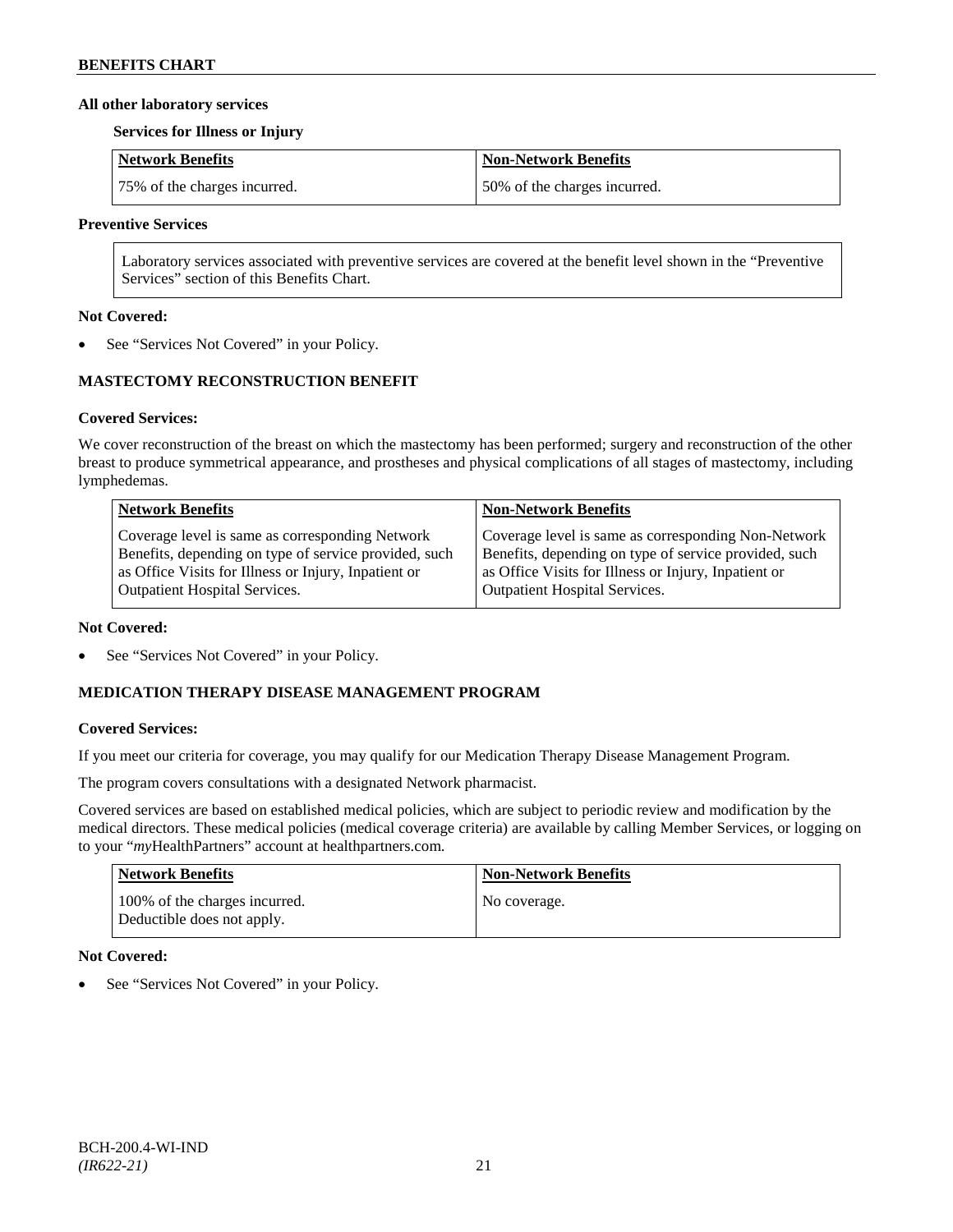## **OFFICE VISITS FOR ILLNESS OR INJURY**

#### **Covered Services:**

We cover the following when medically necessary: professional medical and surgical services and related supplies, including biofeedback, of physicians and other health care providers; blood and blood products (unless replaced) and blood derivatives.

We cover diagnosis and treatment of illness or injury to the eyes. Where contact or eye glass lenses are prescribed as medically necessary for the post-operative treatment of cataracts or for the treatment of aphakia, or keratoconus, we cover the initial evaluation, lenses and fitting. Insureds must pay for lens replacement beyond the initial pair.

#### **Office visits**

| <b>Network Benefits</b>      | <b>Non-Network Benefits</b>  |
|------------------------------|------------------------------|
| 75% of the charges incurred. | 50% of the charges incurred. |

### **Convenience Clinics**

| Network Benefits             | <b>Non-Network Benefits</b>  |
|------------------------------|------------------------------|
| 75% of the charges incurred. | 50% of the charges incurred. |

#### **Scheduled Telephone Visits**

| <b>Network Benefits</b>      | <b>Non-Network Benefits</b>  |
|------------------------------|------------------------------|
| 75% of the charges incurred. | 50% of the charges incurred. |

#### **E-visits**

#### **Access to Online Care through virtuwell a[t virtuwell.com](http://www.virtuwell.com/)**

| Network Benefits                                            | <b>Non-Network Benefits</b> |
|-------------------------------------------------------------|-----------------------------|
| 100% of the charges incurred.<br>Deductible does not apply. | No coverage.                |

### **All Other E-visits**

| Network Benefits             | <b>Non-Network Benefits</b>  |
|------------------------------|------------------------------|
| 75% of the charges incurred. | 50% of the charges incurred. |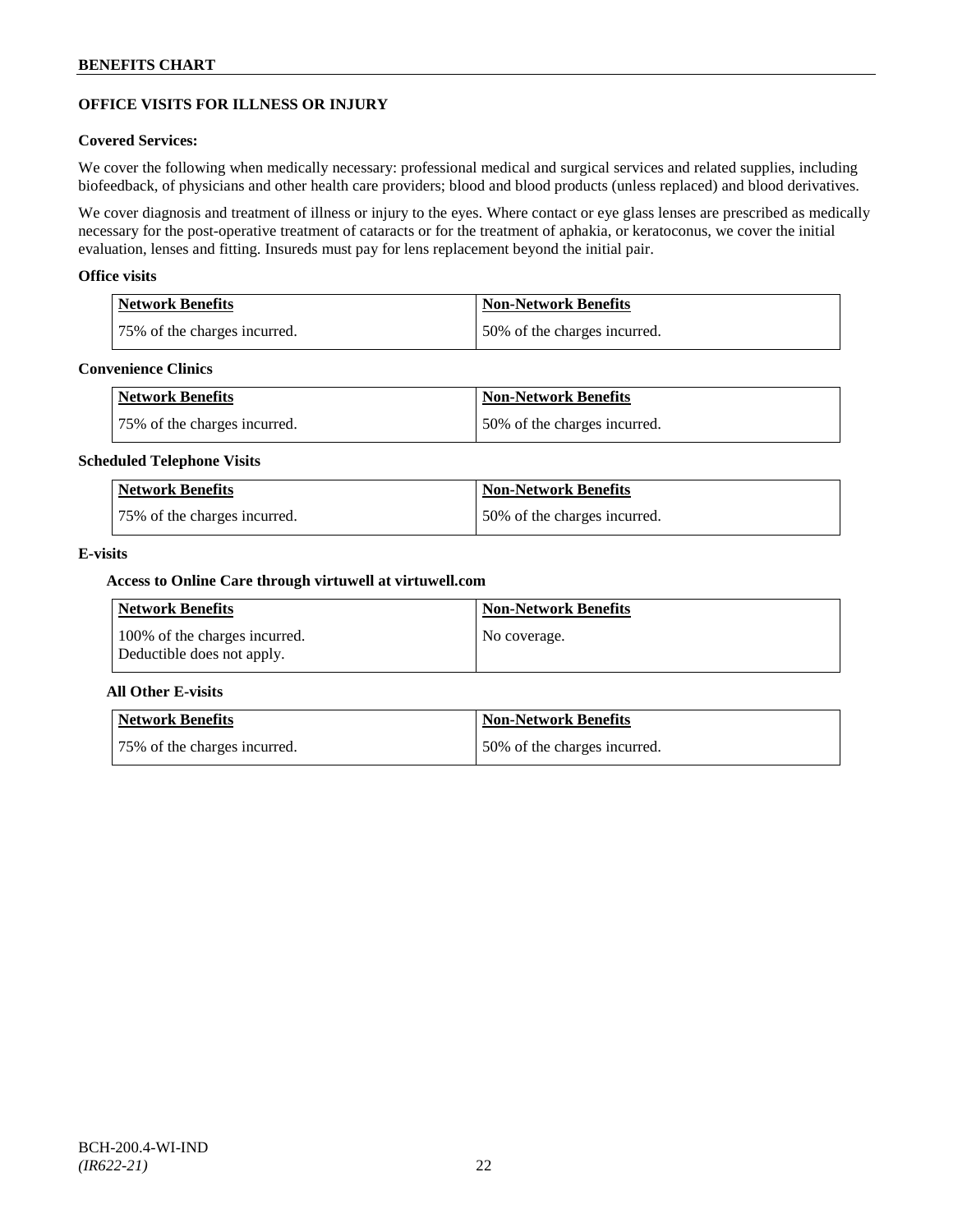## **First Three Visits**

If any of the first three visits are urgent care visits or office visits, they are covered at 100%, subject to a copayment of \$30 per visit, not subject to the deductible.

If any of the first three visits are convenience clinic visits, telephone visits or e-visits (other than virtuwell), they are covered at 100%, subject to a copayment of \$15 per visit, not subject to the deductible.

Then services will be covered at the deductible and coinsurance and/or copayment indicated for urgent care visits, office visits, convenience clinic visits, telephone visits and e-visits (other than virtuwell).

Physician services are included; however, charges for office procedures, laboratory, radiology and other ancillary services are not included and will be subject to the deductible and coinsurance and/or copayment.

#### **Injections Administered in a Physician's Office, other than immunizations**

#### **Allergy Injections**

| Network Benefits             | Non-Network Benefits         |
|------------------------------|------------------------------|
| 75% of the charges incurred. | 50% of the charges incurred. |

#### **All Other Injections**

| Network Benefits             | <b>Non-Network Benefits</b>  |
|------------------------------|------------------------------|
| 75% of the charges incurred. | 50% of the charges incurred. |

#### **Not Covered:**

- Court ordered treatment, except as described in this Benefits Chart. Any resulting court ordered treatment for mental health services will be subject to the Policy's requirement for medical necessity.
- See "Services Not Covered" in your Policy.

### **PEDIATRIC EYEWEAR**

#### **Covered Services:**

We cover pediatric eyewear for children, subject to our medical coverage criteria. Coverage under this provision will continue until the end of the month in which the child turns age 19. We also cover low vision services. These medical policies (medical coverage criteria) are available by calling Member Services, or logging on to your "*my*HealthPartners" account at [healthpartners.com.](http://www.healthpartners.com/)

| Network Benefits             | Non-Network Benefits |
|------------------------------|----------------------|
| 75% of the charges incurred. | No coverage.         |

Limited to one pair of eyeglasses (lenses and frames), or one pair of contact lenses per calendar year.

- Replacement of eyeglasses or contact lenses due to loss or theft.
- Contact lenses for cosmetic purposes.
- See "Services Not Covered" in your Policy.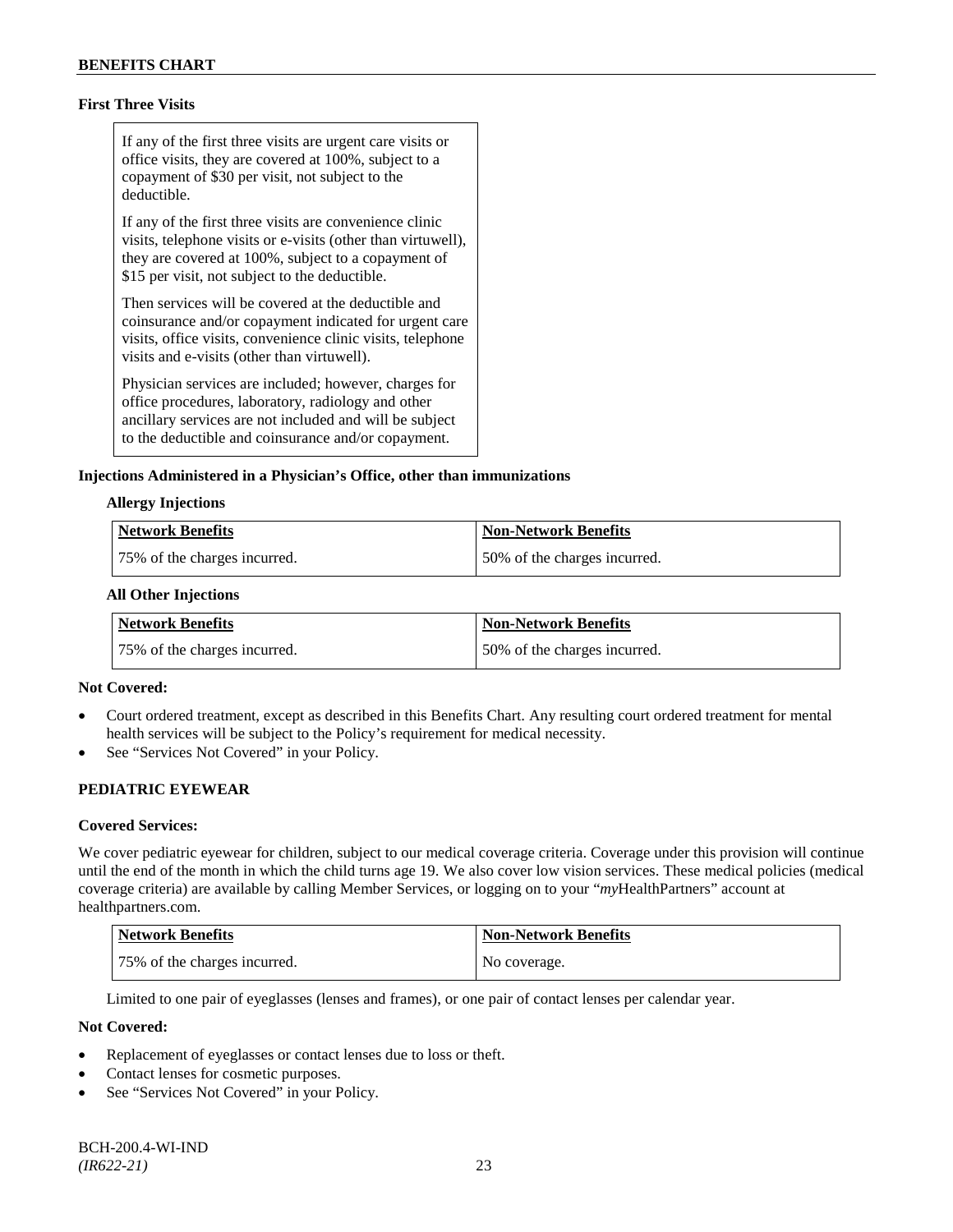## **PHYSICAL THERAPY, OCCUPATIONAL THERAPY, SPEECH THERAPY AND OTHER SPECIFIED THERAPIES**

### **Covered Services:**

We cover the following physical therapy, occupational therapy and speech therapy services:

- Medically necessary rehabilitative care to correct the effects of illness or injury.
- Habilitative services rendered for congenital, developmental or medical conditions which have significantly limited the successful initiation of normal speech and normal motor development.

Massage therapy which is performed in conjunction with other treatment/modalities by a physical or occupational therapist, is part of a prescribed treatment plan and is not billed separately is covered.

We cover services provided in a clinic. We also cover physical therapy provided in an outpatient hospital facility. To see the benefit level for inpatient hospital or skilled nursing facility services, see benefits under "Inpatient Hospital and Skilled Nursing Facility Services".

#### **Rehabilitative Care**

| <b>Network Benefits</b>                                                                       | <b>Non-Network Benefits</b>                                                                   |
|-----------------------------------------------------------------------------------------------|-----------------------------------------------------------------------------------------------|
| 75% of the charges incurred.                                                                  | 50% of the charges incurred.                                                                  |
| Physical, Occupational and Speech Therapy are limited<br>to 20 visits each per calendar year. | Physical, Occupational and Speech Therapy are<br>limited to 20 visits each per calendar year. |

In addition to the services provided above, we cover a minimum of:

20 visits per calendar year for pulmonary rehabilitation therapy,

36 visits per calendar year for cardiac rehabilitation therapy,

30 visits per calendar year for post-cochlear implant aural therapy,

20 visits per calendar year for cognitive rehabilitation therapy.

The maximum number of visits are combined for Network Benefits and Non-Network Benefits.

### **Habilitative Care**

| <b>Network Benefits</b>                                                                       | <b>Non-Network Benefits</b>                                                                   |
|-----------------------------------------------------------------------------------------------|-----------------------------------------------------------------------------------------------|
| 75% of the charges incurred.                                                                  | 150% of the charges incurred.                                                                 |
| Physical, Occupational and Speech Therapy are limited<br>to 20 visits each per calendar year. | Physical, Occupational and Speech Therapy are<br>limited to 20 visits each per calendar year. |

The maximum number of visits is combined for Network Benefits and Non-Network Benefits.

- Massage therapy for the purpose of comfort or convenience of the Insured.
- See "Services Not Covered" in your Policy.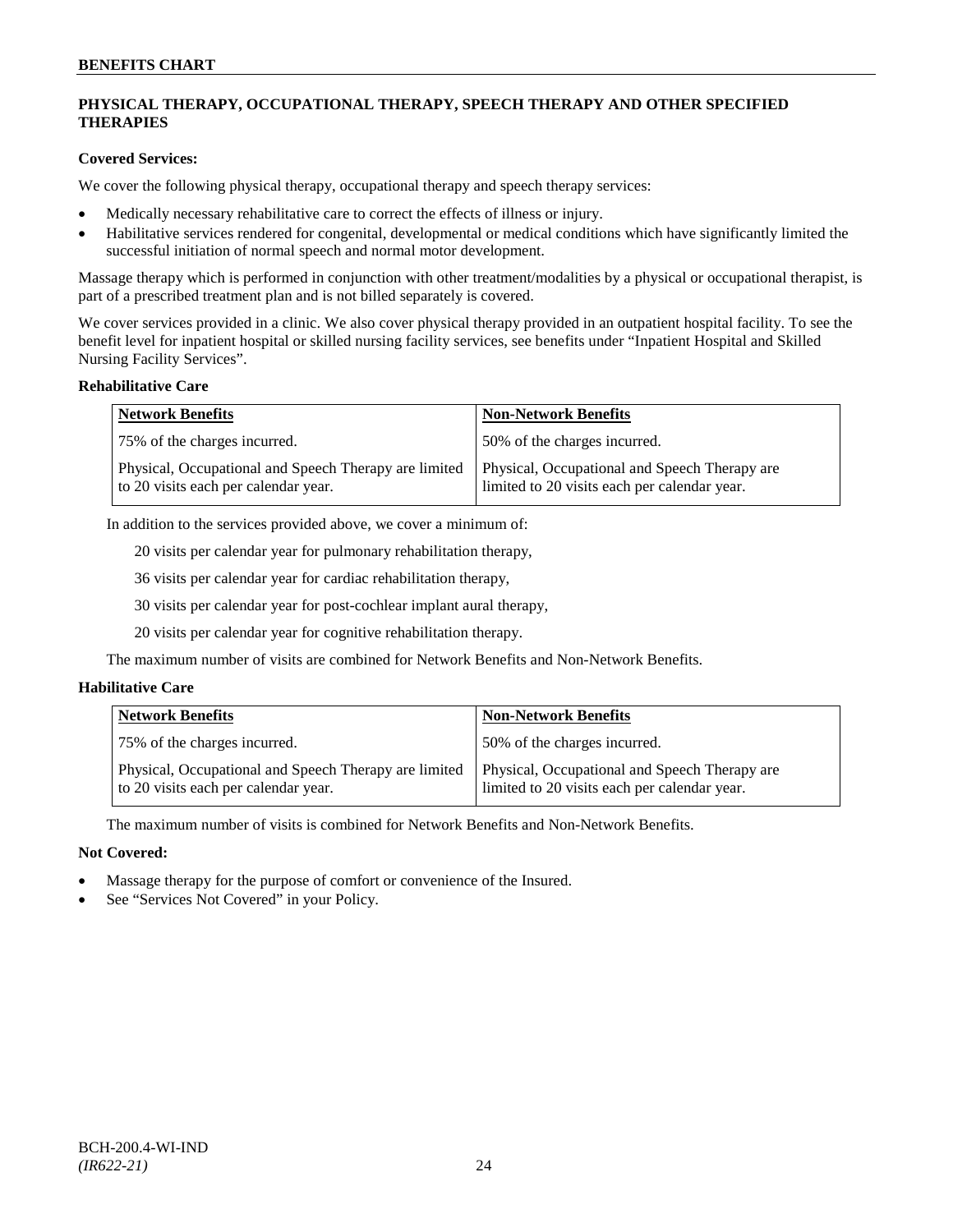## **PRESCRIPTION DRUG SERVICES**

### **Covered Services:**

We cover prescription drugs and medications that can be self-administered or are administered in a physician's office.

## **For Network Benefits, drugs and medications must be obtained at a network pharmacy.**

## **Outpatient Drugs (except as specified below)**

| <b>Network Benefits</b>                                                                                                                                                                                                                                               | <b>Non-Network Benefits</b>  |
|-----------------------------------------------------------------------------------------------------------------------------------------------------------------------------------------------------------------------------------------------------------------------|------------------------------|
| 100% of the charges incurred, subject to a copayment of<br>\$5 for generic low cost formulary drugs, and 100% of<br>the charges incurred, subject to a copayment of \$25 for<br>generic high cost formulary drugs.<br>Deductible does not apply.                      | 50% of the charges incurred. |
| Brand name formulary drugs are covered at 75% of the<br>charges incurred.                                                                                                                                                                                             |                              |
| Non-formulary drugs are covered at 50% of the charges<br>incurred.                                                                                                                                                                                                    |                              |
| In no event will your cost for a formulary insulin drug<br>exceed \$25. Deductible does not apply to formulary<br>insulin drugs.                                                                                                                                      |                              |
| <b>Oral chemotherapy drugs</b> are included on the<br>Specialty Drug List. However, you pay the applicable<br>outpatient drug copayment. As required by Wisconsin<br>law, your maximum copayment will not be more than<br>\$100 per prescription for a 30-day supply. |                              |

## **Mail Order Drugs**

| <b>Network Benefits</b>                                                                                                                                                                                            | <b>Non-Network Benefits</b> |
|--------------------------------------------------------------------------------------------------------------------------------------------------------------------------------------------------------------------|-----------------------------|
| For your convenience, you may also get up to a 90-day<br>supply of outpatient prescription drugs that can be self-<br>administered through the designated mail order service.                                      | See Network Benefits.       |
| Outpatient drugs ordered through this service are.<br>covered at the benefit percent and copayments shown in<br>Outpatient Drugs above.                                                                            |                             |
| New prescriptions to treat chronic conditions and trial<br>drugs will be limited to quantity limits described at the<br>end of this section. You will have to pay one copayment<br>for your initial 30-day supply. |                             |
| Specialty Drugs are not available through the mail order<br>service.                                                                                                                                               |                             |

### **Tobacco Cessation Drugs are covered for all FDA approved tobacco cessation drugs**

| Network Benefits                                            | <b>Non-Network Benefits</b>  |
|-------------------------------------------------------------|------------------------------|
| 100% of the charges incurred.<br>Deductible does not apply. | 50% of the charges incurred. |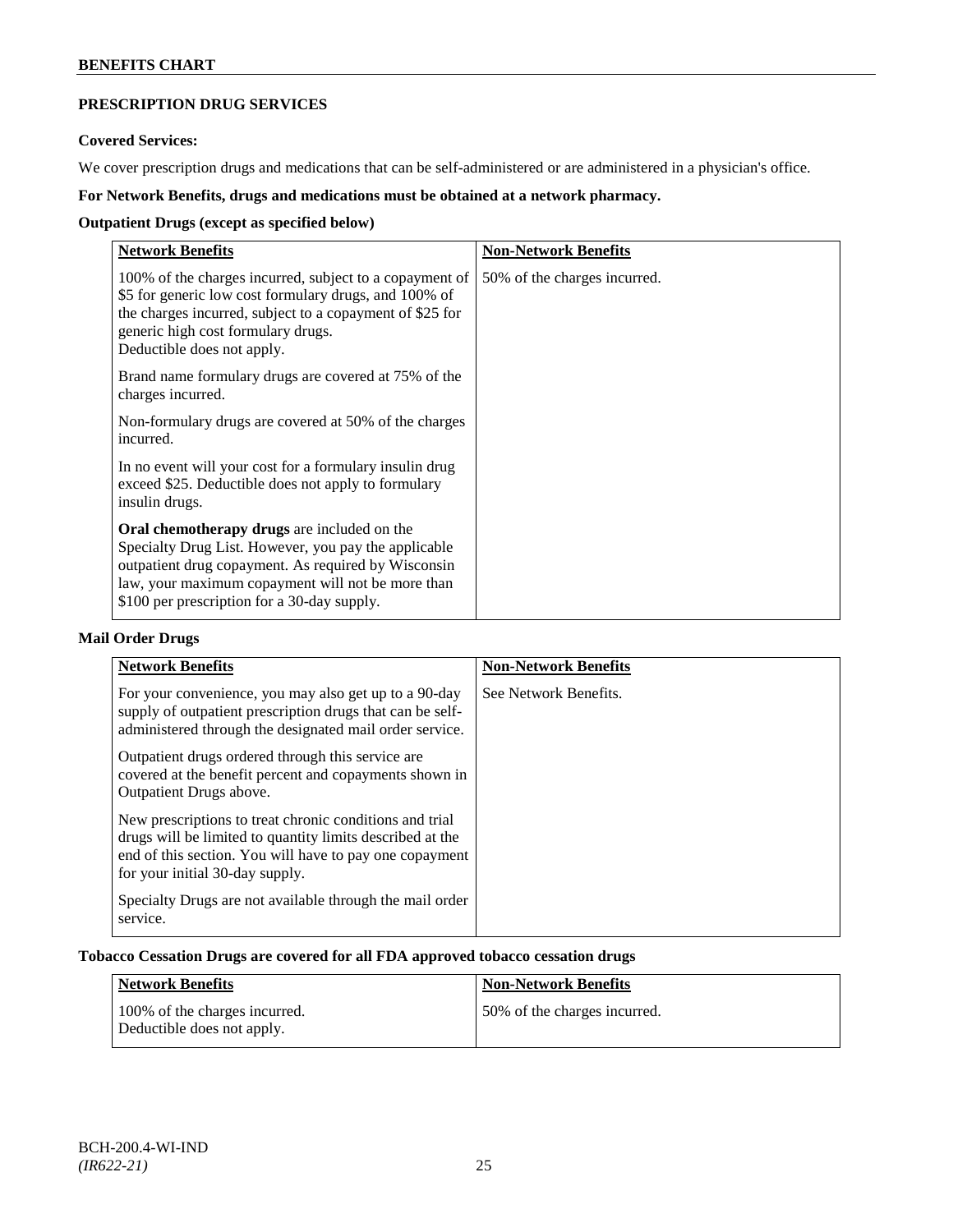### **Contraceptive Drugs**

| <b>Network Benefits</b>                                                                                                                                         | <b>Non-Network Benefits</b>  |
|-----------------------------------------------------------------------------------------------------------------------------------------------------------------|------------------------------|
| 100% of the charges incurred for formulary drugs.<br>Deductible does not apply.                                                                                 | 50% of the charges incurred. |
| If a physician requests that a Non-Formulary<br>contraceptive drug be dispensed as written, the drug<br>will be covered at 100%, not subject to the deductible. |                              |

## **Specialty Drugs that are Self-Administered**

| <b>Network Benefits</b>                                                                                                                                                                                                                                        | <b>Non-Network Benefits</b> |
|----------------------------------------------------------------------------------------------------------------------------------------------------------------------------------------------------------------------------------------------------------------|-----------------------------|
| 50% of the charges incurred.                                                                                                                                                                                                                                   | No coverage.                |
| Oral chemotherapy drugs are included on the<br>Specialty Drug List. However, you pay the applicable<br>outpatient drug copayment. As required by Wisconsin<br>law, your maximum copayment will not be more than<br>\$100 per prescription for a 30-day supply. |                             |

In order for the plan to better manage available manufacturer-funded copayment assistance, copayments for certain specialty medications may vary and be set to approximate the maximum of any available manufacturer-funded copayment assistance programs. However, in no case will true out-of-pocket costs to the Insured be greater than the maximum copayment/coinsurance shown in this Benefits Chart. Manufacturer-funded copayment assistance received by an Insured will not apply to the Insured's annual deductible or out-of-pocket limit.

Specialty Drugs are limited to drugs on the Specialty Drug List and must be obtained from a designated vendor.

#### **Limitations:**

- Certain drugs may require prior authorization as indicated on the Formulary. HealthPartners may require prior authorization for the drug and also the site where the drug will be provided. Certain drugs are subject to our utilization review process and quantity limits.
- Certain non-formulary drugs require prior authorization. In addition, certain drugs may be subject to any quantity limits applied as part of our trial program.
- If an Insured requests a brand name drug when there is a generic equivalent, the brand name drug will be covered up to the charge that would apply to the generic drug, minus any required copayment. If a physician requests that a brand name drug be dispensed as written, the drug will be paid at the non-formulary benefit.
- We may require Insureds to try over-the-counter (OTC) drug alternatives before approving more costly formulary prescription drugs.
- Unless otherwise specified in the Prescription Drug Services section, you may receive up to a 30-day supply per prescription.
- New prescriptions to treat certain chronic conditions are limited to a 30-day supply.
- A 90-day supply will be covered and dispensed only at pharmacies that participate in our extended day supply program.
- No more than a 30-day supply of Specialty Drugs will be covered and dispensed at a time unless it's a manufacturer supplied drug that cannot be split that supplies the Insured with more than a 30-day supply.
- If a copayment is required, you must pay one copayment for each 30-day supply, or portion thereof.

- Replacement of prescription drugs, medications, equipment and supplies due to loss, damage or theft.
- Nonprescription (over-the-counter) drugs or medications, including, but not limited to, vitamins, supplements, homeopathic remedies, and non-FDA approved drugs, unless listed on the Formulary and prescribed by a physician or legally authorized health care provider under applicable state and federal law. This exclusion does not include over-thecounter contraceptives for women as allowed under the Affordable Care Act when the Insured obtains a prescription for the item. In addition, if the Insured obtains a prescription, this exclusion does not include aspirin to prevent cardiovascular disease for men and women of certain ages; folic acid supplements for women who may become pregnant; fluoride chemoprevention supplements for children without fluoride in their water source; and iron supplements for children age 6- 12 who are at risk for anemia.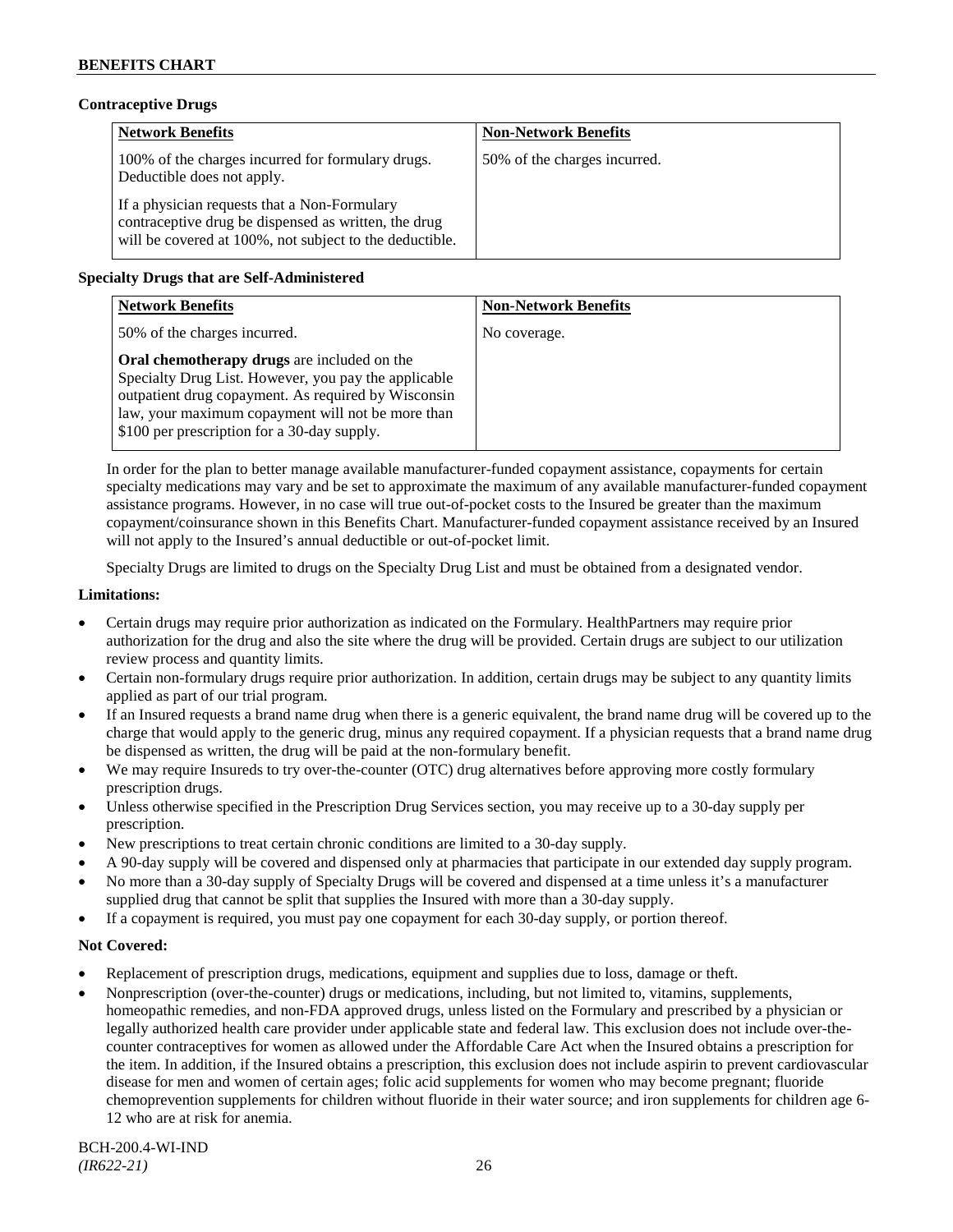## **BENEFITS CHART**

- All drugs for the treatment of sexual dysfunction.
- All drugs for the treatment of growth deficiency.
- All drugs for the treatment of infertility.
- Medical cannabis.
- Drugs on the Excluded Drug List. The Excluded Drug List includes select drugs within a therapy class that are not eligible for coverage. This includes drugs that may be excluded for certain indications. The Excluded Drug List is available at [healthpartners.com.](http://www.healthpartners.com/)
- Drugs that are newly approved by the FDA until they are reviewed and approved by HealthPartners Pharmacy and Therapeutics Committee.
- Medical devices approved by the FDA will not be covered under the Prescription Drug Services section unless they are on our formulary. Covered medical devices are generally submitted and reimbursed under your medical benefits.
- See "Services Not Covered" in your Policy.

## **PREVENTIVE SERVICES**

### **Applicable Definitions:**

**Routine Preventive Services** are routine healthcare services that include screenings, check-ups and counseling to prevent illness, disease or other health problems before symptoms occur.

**Diagnostic Services** are services to help a provider understand your symptoms, diagnose illness and decide what treatment may be needed. They may be the same services that are listed as preventive services, but they are being used as diagnostic services. Your provider will determine if these services are preventive or diagnostic. These services are not preventive if received as part of a visit to diagnose, manage or maintain an acute or chronic medical condition, illness or injury. When that occurs, unless otherwise indicated below, standard deductibles, copayments or coinsurance apply.

### **Covered Services:**

We cover preventive services that meet any of the requirements under the Affordable Care Act (ACA) shown in the bulleted items below. These preventive services are covered at 100% under the Network Benefits with no deductible, copayments or coinsurance. (If a preventive service is not required by the ACA and it is covered at a lower benefit level, it will be specified below.) Preventive benefits mandated under the ACA are subject to periodic review and modification. Changes would be effective in accordance with the federal rules. Preventive services mandated by the ACA include:

- Evidence-based items or services that have in effect a rating of A or B in the current recommendations of the United States Preventive Services Task Force with respect to the individual;
- Immunizations for routine use in children, adolescents, and adults that have in effect a recommendation from the Advisory Committee on Immunization Practices of the Centers for Disease Control and Prevention with respect to the individual;
- With respect to infants, children, and adolescents, evidence-informed preventive care and screenings provided for in comprehensive guidelines supported by the Health Resources and Services Administration; and
- With respect to women, preventive care and screenings provided for in comprehensive guidelines supported by the Health Resources and Services Administration.

Covered services are based on established medical policies, which are subject to periodic review and modification by the medical directors. These medical policies (medical coverage criteria) are available by calling Member Services, or logging on to your "*my*HealthPartners" account at [healthpartners.com.](http://www.healthpartners.com/)

### **ACA and state mandated preventive services are covered as follows:**

**Routine Health Exams and Periodic Health Assessments**. A physician or health care provider will counsel you as to how often health assessments are needed based on age, sex and health status. This includes screening and counseling for tobacco cessation and all FDA approved tobacco cessation medications including over-the-counter drugs (as shown in the Prescription Drug Services section).

| Network Benefits                                            | <b>Non-Network Benefits</b>  |
|-------------------------------------------------------------|------------------------------|
| 100% of the charges incurred.<br>Deductible does not apply. | 50% of the charges incurred. |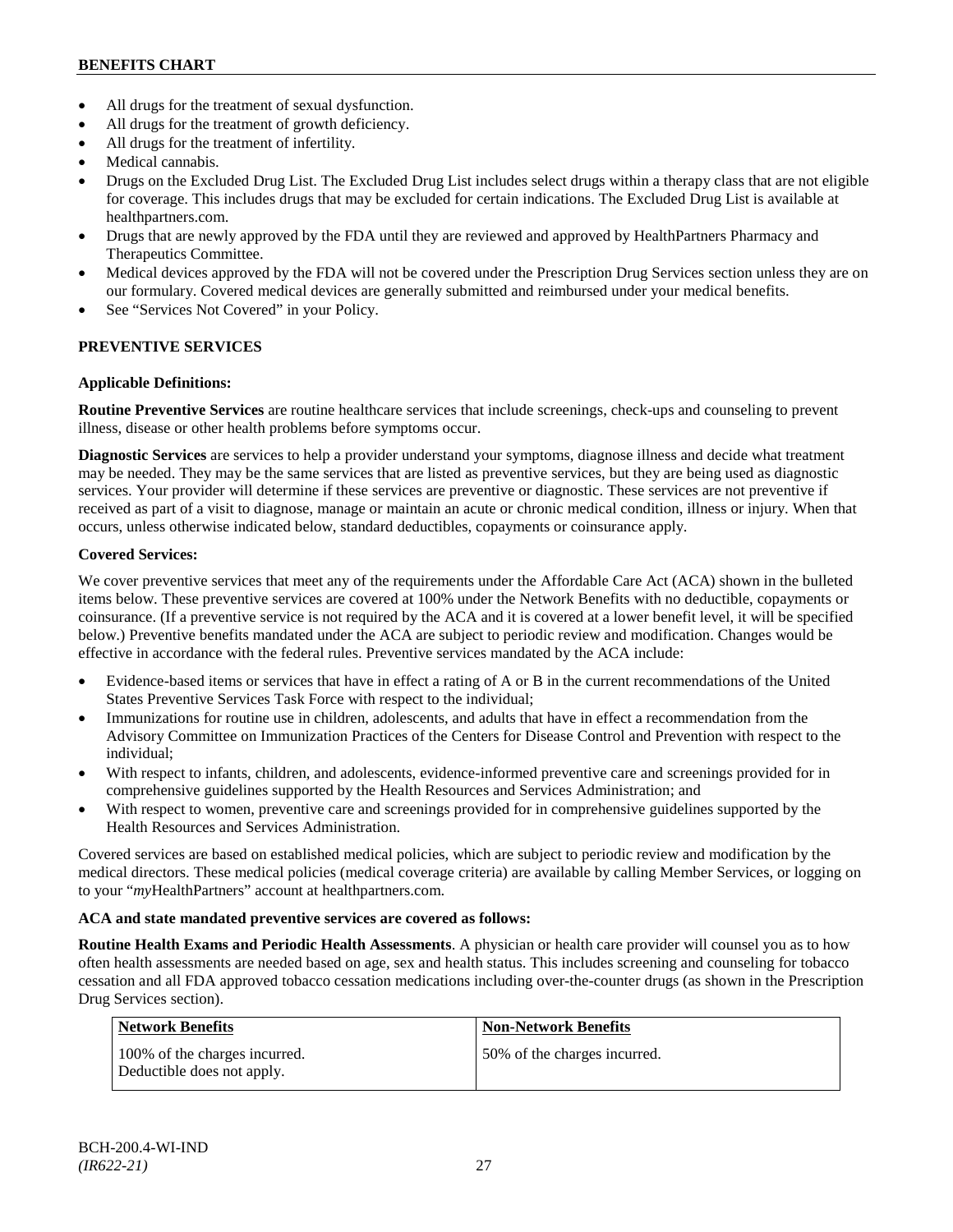**Child Health Supervision Services.** This includes pediatric preventive services such as newborn screenings, appropriate immunizations, developmental assessments and laboratory services appropriate to the age of the child from birth to 72 months, and appropriate immunizations to age 18.

| <b>Network Benefits</b>                                     | <b>Non-Network Benefits</b>  |
|-------------------------------------------------------------|------------------------------|
| 100% of the charges incurred.<br>Deductible does not apply. | 50% of the charges incurred. |

#### **Routine Prenatal Care and Exams**

| <b>Network Benefits</b>                                     | <b>Non-Network Benefits</b>   |
|-------------------------------------------------------------|-------------------------------|
| 100% of the charges incurred.<br>Deductible does not apply. | 150% of the charges incurred. |

**Routine Postnatal Care.** This includes health exams, assessments, education and counseling relating to the period immediately after childbirth.

| Network Benefits                                            | <b>Non-Network Benefits</b>  |
|-------------------------------------------------------------|------------------------------|
| 100% of the charges incurred.<br>Deductible does not apply. | 50% of the charges incurred. |

**Routine Screening Procedures for Cancer.** This includes colorectal screening starting at age 50 and under age 50 for people at high risk of colorectal cancer. This also includes other cancer screenings recommended by the USPSTF with an A or B rating. Women's preventive health services below describe additional routine screening procedures for cancer.

| Network Benefits                                            | <b>Non-Network Benefits</b>  |
|-------------------------------------------------------------|------------------------------|
| 100% of the charges incurred.<br>Deductible does not apply. | 50% of the charges incurred. |

### **Routine Eye and Hearing Exams for members under the age of 22**

| <b>Network Benefits</b>                                     | <b>Non-Network Benefits</b>  |
|-------------------------------------------------------------|------------------------------|
| 100% of the charges incurred.<br>Deductible does not apply. | 50% of the charges incurred. |

**Professional Voluntary Family Planning Services.** This includes services to prevent or delay a pregnancy, including counseling and education. Services must be provided by a licensed provider.

| <b>Network Benefits</b>                                     | <b>Non-Network Benefits</b>   |
|-------------------------------------------------------------|-------------------------------|
| 100% of the charges incurred.<br>Deductible does not apply. | 150% of the charges incurred. |

#### **Adult Immunizations**

| <b>Network Benefits</b>       | <b>Non-Network Benefits</b>   |
|-------------------------------|-------------------------------|
| 100% of the charges incurred. | 100% of the charges incurred. |
| Deductible does not apply.    | Deductible does not apply.    |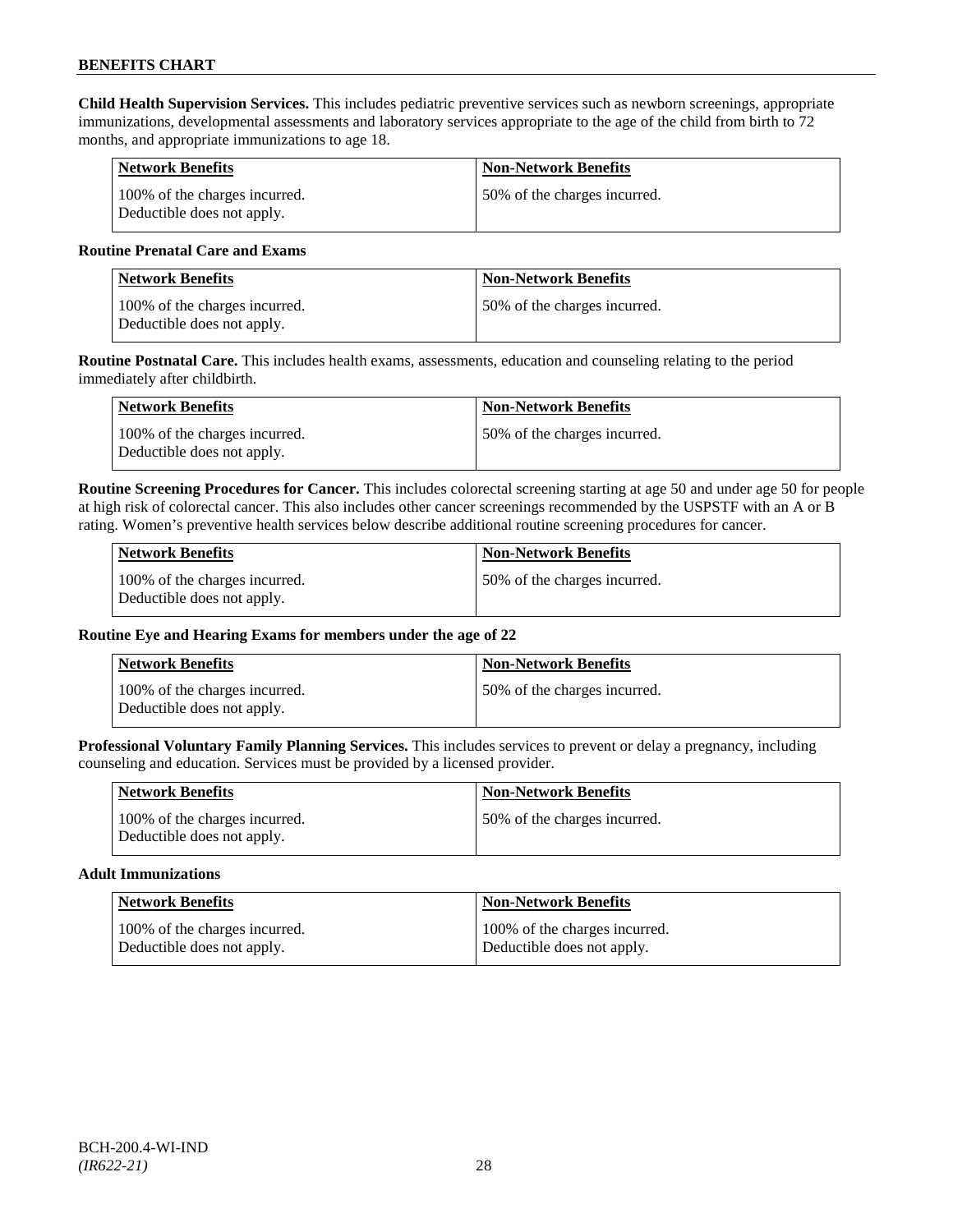**Women's Preventive Health Services.** This includes mammograms, screenings for cervical cancer (pap smears), breast pumps, human papillomavirus (HPV) testing, counseling for sexually transmitted infections, counseling and screening for human immunodeficiency virus (HIV), and all FDA approved contraceptive methods as prescribed by a doctor, sterilization procedures, education and counseling (see the Prescription Drug Services section for coverage of oral contraceptive drugs). We also provide genetic screening for BRCA if someone in your family has the gene or you have a diagnosis of cancer.

The U.S. Preventive Services Task Force (USPSTF) recommends screening mammography, with or without clinical breast examination (CBE), every 1-2 years for women aged 40 and older. For women age 50 and older, we cover an annual mammogram.

| Network Benefits                                            | <b>Non-Network Benefits</b>  |
|-------------------------------------------------------------|------------------------------|
| 100% of the charges incurred.<br>Deductible does not apply. | 50% of the charges incurred. |

**Obesity Screening and Management.** We cover obesity screening and counseling for all ages during a routine preventive care exam. If you are age 18 or older and have a body mass index of 30 or more, we also cover intensive obesity management to help you lose weight. Your primary care doctor can coordinate these services.

| <b>Network Benefits</b>                                     | <b>Non-Network Benefits</b>  |
|-------------------------------------------------------------|------------------------------|
| 100% of the charges incurred.<br>Deductible does not apply. | 50% of the charges incurred. |

**Preventive Medications.** We cover preventive medications currently recommended by USPSTF with an A or B rating if they are prescribed by your medical provider and they are listed on our Formulary. Preventive medications are subject to periodic review and modification. Changes would be effective in accordance with the federal rules and reflected in our current medical coverage criteria for preventive care services.

| <b>Network Benefits</b>                                     | <b>Non-Network Benefits</b>  |
|-------------------------------------------------------------|------------------------------|
| 100% of the charges incurred.<br>Deductible does not apply. | 50% of the charges incurred. |

## **In addition to any ACA or state mandated preventive services referenced above, we cover the following eligible preventive services:**

### **Routine Hearing Exams for Adults Age 22 and older**

| Network Benefits             | Non-Network Benefits         |
|------------------------------|------------------------------|
| 75% of the charges incurred. | 50% of the charges incurred. |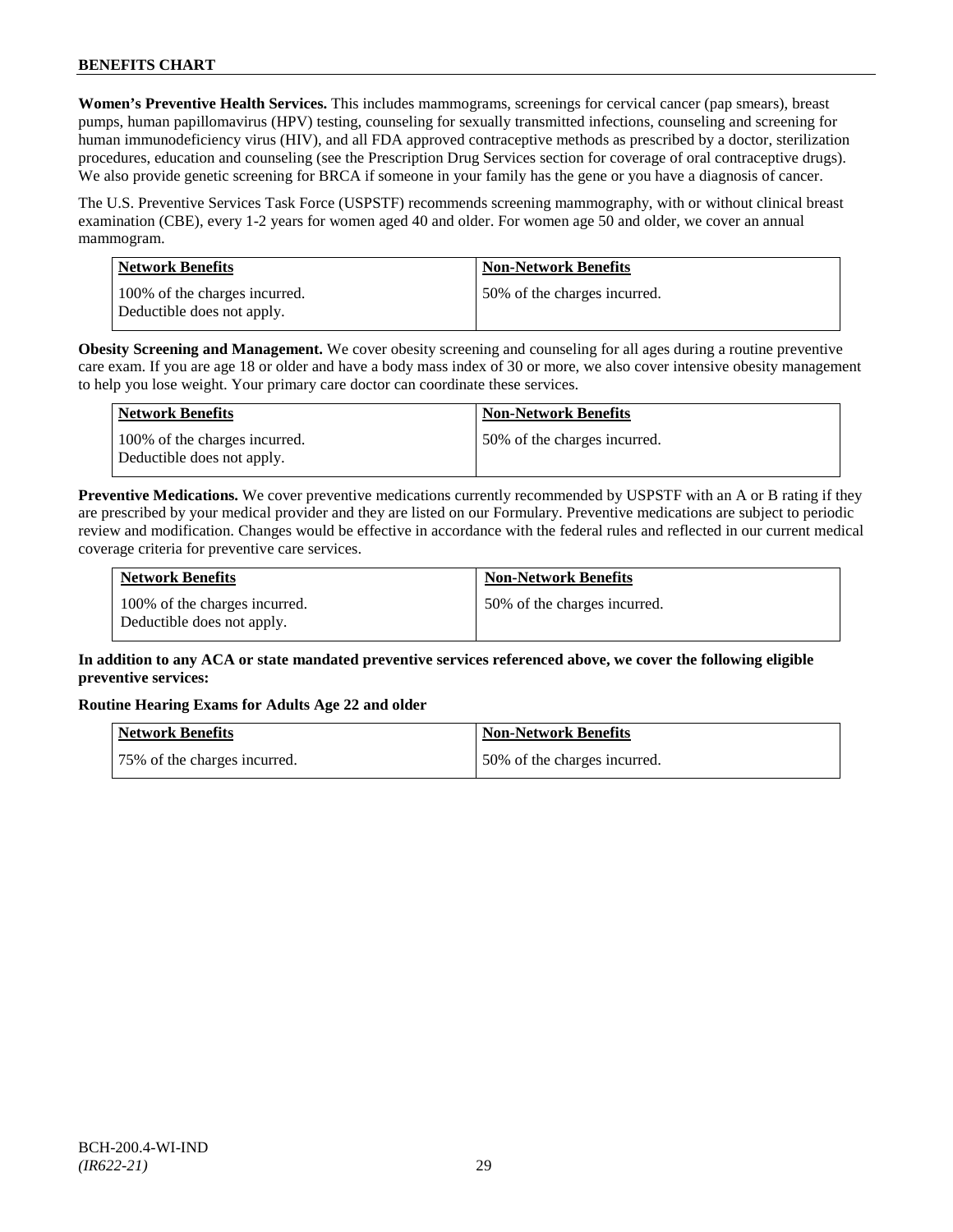**Ovarian Cancer Surveillance Tests for women who are at risk.** "At risk for ovarian cancer" means (1) having a family history that includes any of the following: one or more first-degree or second-degree relatives with ovarian cancer, clusters of female relatives with breast cancer or nonpolyposis colorectal cancer; or (2) testing positive for BRCA1 or BRCA2 mutations. "Surveillance tests for ovarian cancer" means annual screening using: CA-125 serum tumor marker testing, transvaginal ultrasound, pelvic examination or other proven ovarian cancer screening tests currently being evaluated by the federal Food and Drug Administration or by the National Cancer Institute.

| <b>Network Benefits</b>                                 | <b>Non-Network Benefits</b>                             |
|---------------------------------------------------------|---------------------------------------------------------|
| Coverage level is same as corresponding Network         | Coverage level is same as corresponding Non-Network     |
| Benefit, depending on type of service provided, such as | Benefit, depending on type of service provided, such as |
| Diagnostic Imaging Services, Laboratory Services        | Diagnostic Imaging Services, Laboratory Services        |
| Office Visits for Illness or Injury, or Preventive      | Office Visits for Illness or Injury, or Preventive      |
| Services.                                               | Services.                                               |

### **Limitations:**

• Services are not preventive if received as part of a visit to diagnose, manage or maintain an acute or chronic medical condition, illness or injury. When that occurs, unless otherwise indicated above, standard deductibles, copayments or coinsurance apply.

#### **Not Covered:**

- Routine eye exams for adults age 22 and older.
- See "Services Not Covered" in your Policy.

### **TRANSPLANT SERVICES**

#### **Applicable Definitions:**

**Autologous.** This is when the source of cells is from the individual's own marrow or stem cells.

**Allogeneic.** This is when the source of cells is from a related or unrelated donor's marrow or stem cells.

**Allogeneic Bone Marrow Transplant.** This is when the bone marrow is harvested from the related or unrelated donor and stored. The patient undergoes treatment which includes tumor ablation with high-dose chemotherapy and/or radiation. The bone marrow is reinfused (transplanted).

**Autologous Bone Marrow Transplant.** This is when the bone marrow is harvested from the individual and stored. The patient undergoes treatment which includes tumor ablation with high-dose chemotherapy and/or radiation. The bone marrow is reinfused (transplanted).

**Autologous/Allogeneic Stem Cell Support.** This is a treatment process that includes stem cell harvest from either bone marrow or peripheral blood, tumor ablation with high-dose chemotherapy and/or radiation, stem cell reinfusion, and related care. Autologous/allogeneic bone marrow transplantation and high dose chemotherapy with peripheral stem cell rescue/support are considered to be autologous/allogeneic stem cell support.

**Designated Transplant Center.** This is any health care provider, group or association of health care providers designated by us to provide services, supplies or drugs for specified transplants for our Insureds.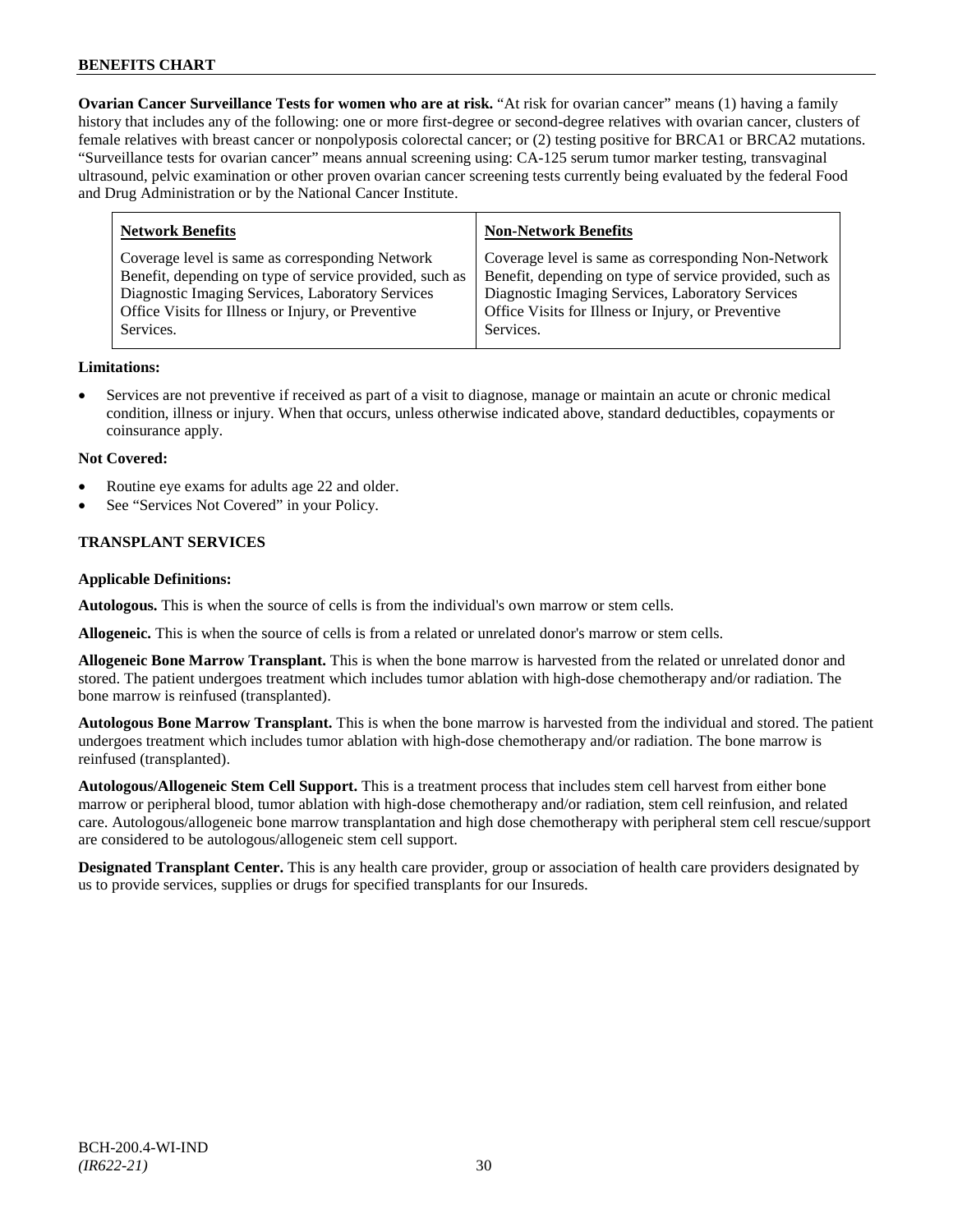**Transplant Services.** This is transplantation (including retransplants) of the human organs or tissue listed below, including all related post-surgical treatment, follow-up care and drugs and multiple transplants for a related cause. Transplant services do not include other organ or tissue transplants or surgical implantation of mechanical devices functioning as a human organ, except surgical implantation of an FDA approved Ventricular Assist Device (VAD) or total artificial heart, functioning as a temporary bridge to heart transplantation.

Prior authorization is required prior to consultation to support coordination of care and benefits.

### **Covered Services:**

We cover eligible transplant services (as defined above) while you are covered under your Policy. Transplants that will be considered for coverage are limited to the following:

- Kidney transplants for end-stage disease.
- Cornea transplants for end-stage disease.
- Heart transplants for end-stage disease.
- Lung transplants or heart/lung transplants for: (1) primary pulmonary hypertension; (2) Eisenmenger's syndrome; (3) endstage pulmonary fibrosis; (4) alpha 1 antitrypsin disease; (5) cystic fibrosis; and (6) emphysema.
- Liver transplants for: (1) biliary atresia in children; (2) primary biliary cirrhosis; (3) post-acute viral infection (including hepatitis A, hepatitis B antigen e negative and hepatitis C) causing acute atrophy or post-necrotic cirrhosis; (4) primary sclerosing cholangitis; (5) alcoholic cirrhosis; and (6) hepatocellular carcinoma.
- Allogeneic bone marrow transplants or peripheral stem cell support associated with high dose chemotherapy for : (1) acute myelogenous leukemia; (2) acute lymphocytic leukemia; (3) chronic myelogenous leukemia; (4) severe combined immunodeficiency disease; (5) Wiskott-Aldrich syndrome; (6) aplastic anemia; (7) sickle cell anemia; (8) non-relapsed or relapsed non-Hodgkin's lymphoma; (9) multiple myeloma; and (10) testicular cancer.
- Autologous bone marrow transplants or peripheral stem cell support associated with high-dose chemotherapy for: (1) acute leukemia; (2) non-Hodgkin's lymphoma; (3) Hodgkin's disease; (4) Burkitt's lymphoma; (5) neuroblastoma; (6) multiple myeloma; (7) chronic myelogenous leukemia; and (8) non-relapsed non-Hodgkin's lymphoma.
- Pancreas transplants for simultaneous pancreas-kidney transplants for diabetes, pancreas after kidney, living related segmental simultaneous pancreas kidney transplantation and pancreas transplant alone.

To receive Network Benefits, charges for transplant services must be incurred at a Designated Transplant Center.

The transplant-related treatment provided, including expenses incurred for directly related donor services, shall be subject to and in accordance with the provisions, limitations, maximums and other terms of your Policy.

Medical and hospital expenses of the donor are covered only when the recipient is an Insured and the transplant and directly related donor expenses have been prior authorized for coverage. Treatment of medical complications that may occur to the donor are not covered. Donors are not considered Insureds, and are therefore not eligible for the rights afforded to Insureds under your Policy.

The list of eligible transplant services and coverage determinations are based on established medical policies, which are subject to periodic review and modifications by the medical director.

| <b>Network Benefits</b>                           | <b>Non-Network Benefits</b> |
|---------------------------------------------------|-----------------------------|
| See Network Inpatient Hospital Services Benefits. | No coverage.                |